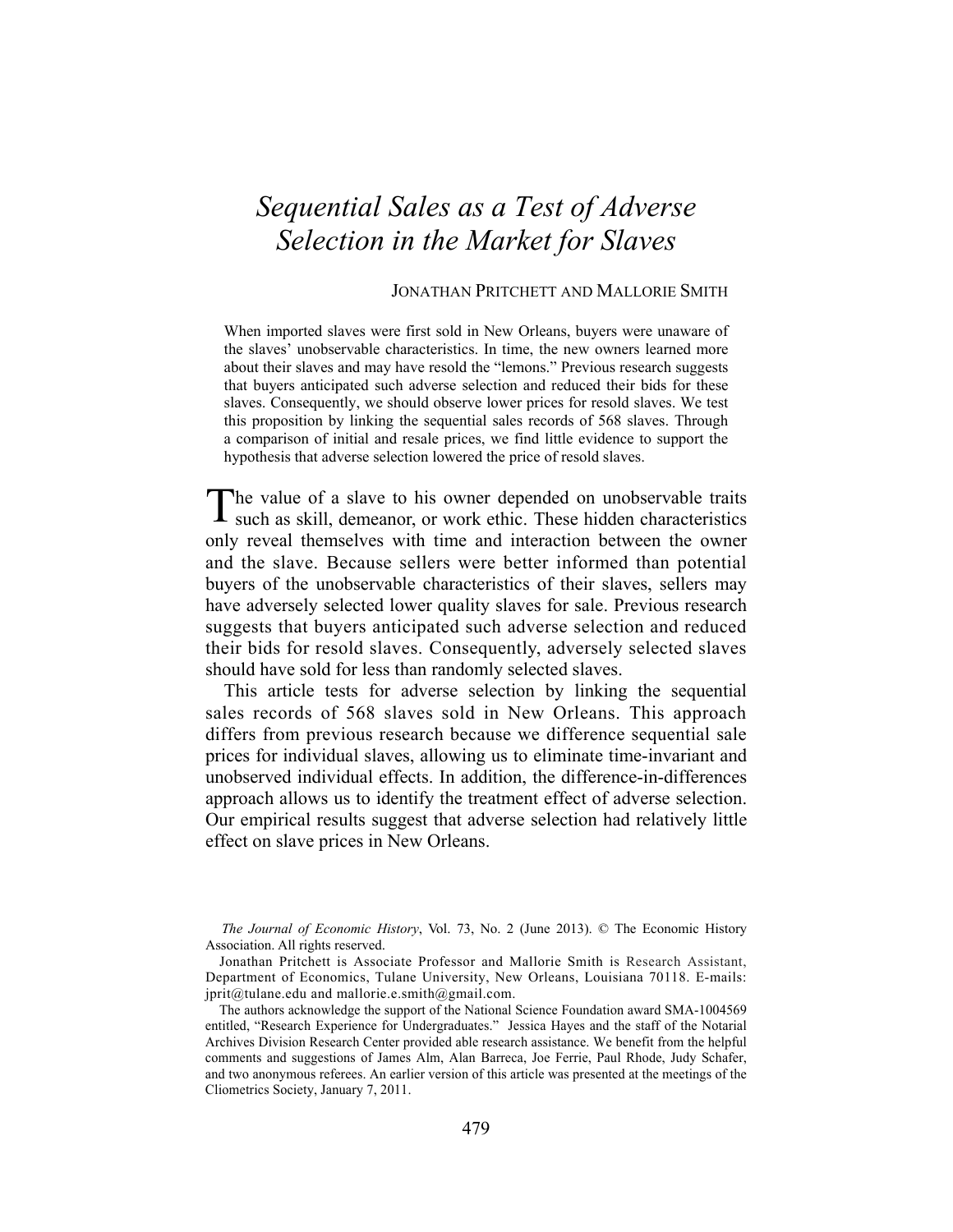The potential for adverse selection affects our understanding of the slave market and, more generally, the economics of slavery. If it played a large role in the market, adverse selection would affect the accuracy of previous studies on the rate of return to slavery. In its simplest form, the rate of return is approximated by the quotient of the annual rental rate and the market price of slaves (see, for example, Evans 1962). If the slaves offered for sale were adversely selected whereas those offered for rent were not, then the calculated rate of return to slavery has been biased and overestimated. Previous research finds that slave owners earned the market rate of return on their investment in slaves (Conrad and Meyer 1958; Evans 1962; Fogel and Engerman 1974). Consequently, the presence of adverse selection suggests that slave owners earned a below-market rate of return on their investment, indicating that they were not profit maximizers at the margin or had alternative reasons for owning a slave.

 Furthermore, adverse selection may have reduced the efficiency of the interregional slave market. If buyers had anticipated that traders were selling lower quality slaves, they might have been reluctant to purchase them. As an impediment to the efficient transfer of enslaved labor from regions of lower productivity to those with higher productivity, adverse selection would have hindered southern economic growth. Inefficiency, however, can also promote social welfare. Owners, for example, may have preferred to move labor in entire plantations rather than deal with interregional slave traders. Consequently, if adverse selection reduced the probability that slaves were bought and sold, it also improved social welfare by increasing the stability of slave families.

 The extent of adverse selection may also reveal something about the creation of economic, political, and legal institutions to counteract it. The economic institutions are evident in the nature of the transactions themselves. For example, if adverse selection prevailed in the market, buyers may have relied on the business reputation of traders to avoid the purchase of lower quality slaves.<sup>1</sup> In addition, buyers could seek additional market information through the hire of buying agents. Furthermore, conditional or trial purchases provided buyers the opportunity to return a slave within a certain period of time. Legal institutions also protected buyers through implied warranties and a court system which enforced contract law (Pritchett and Smith 2011). As discussed later, an 1829 Louisiana law required the certification of the slave's good moral character as an attempt to

<sup>&</sup>lt;sup>1</sup> On the reputation and social status of traders, see Tadman (1989, pp. 179–210; and 2007); and Gudmestad (2003, pp. 148‒68).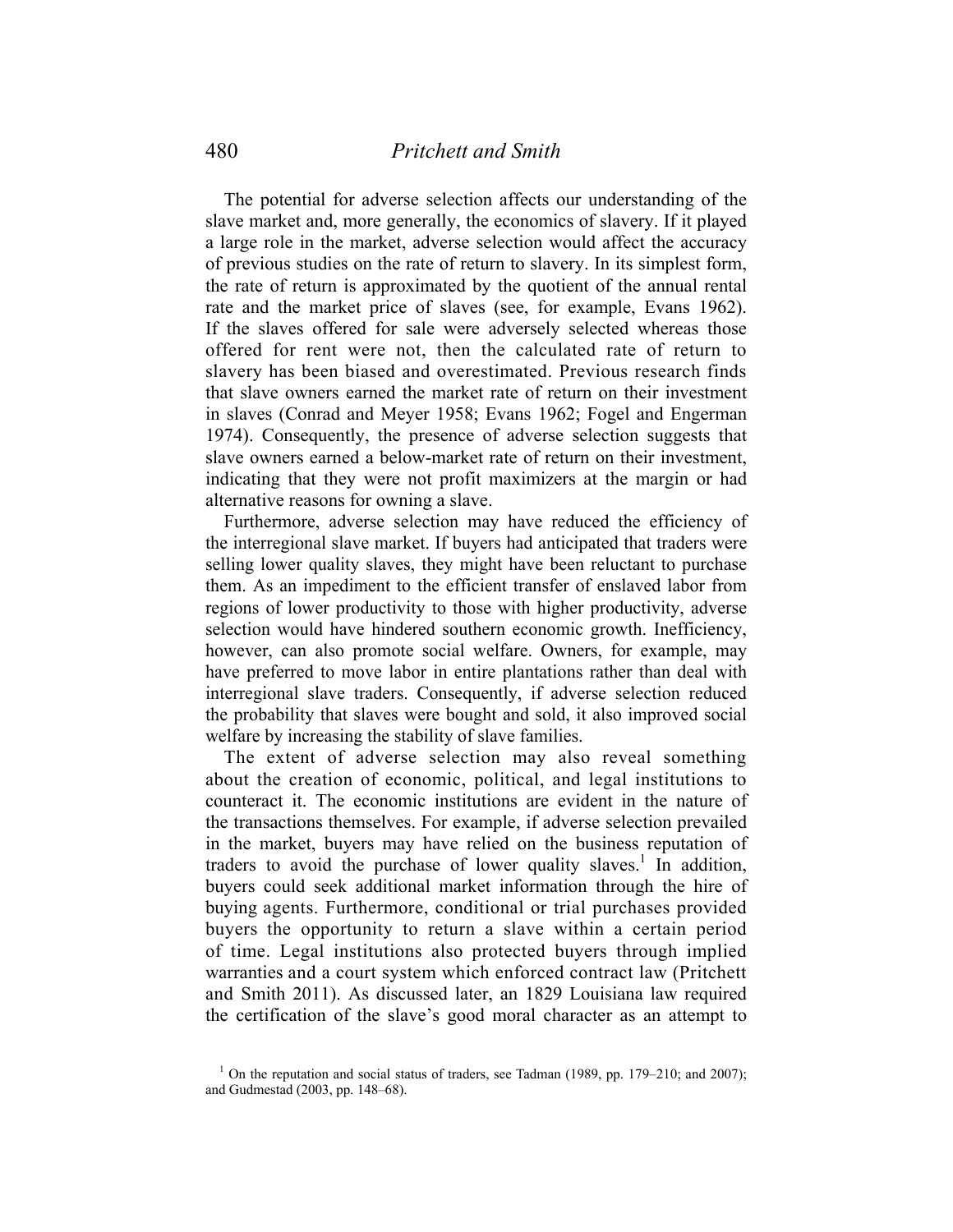prevent the importation of criminal slaves into the state (Freudenberger and Pritchett 1991). Therefore, buyers may have been wary of a seller's ability to adversely select lower quality or even criminal slaves for sale. Finally, the political system demonstrated the endogenous character of slave law—many legislators owned slaves and enacted laws to protect themselves and their investments in slavery (Fede 1987).

 Although previous research suggests that adverse selection should have lowered the price of resold slaves, its actual impact remains an empirical issue.<sup>2</sup> Bruce Greenwald and Robert Glasspiegel (1983) test for adverse selection in the New Orleans slave market by comparing the prices of slaves originating from different regions of the South. They argue that slaves originating from low productivity areas were more likely to be sold and less likely to be adversely selected than slaves from the local area. New Orleans buyers offered higher prices for imported slaves because they anticipated that these slaves were of higher quality than local slaves.

 Jonathan Pritchett and Richard Chamberlain (1993) test for adverse selection in the New Orleans slave market by comparing the prices of slaves sold at estate sales with those of slaves sold voluntarily. They argue that slaves sold voluntarily may have been culled from the seller's holdings whereas slaves sold at estate sales were less subject to adverse selection. They find no significant difference between the prices of these slaves from which they conclude that adverse selection was limited. More recently, Georges Dionne, Pascal St-Amour, and Désiré Vencatachellum (2009) find that slaves sold at estate sales in Mauritius commanded a significant 45 percent premium when compared to the prices of slaves sold voluntarily. The authors argue that the presence of informed buyers at public estate sales bid up slave prices whereas their absence signaled to other buyers that the slaves were of lower quality resulting in lower bids for them.

 The dissemination of private information to uninformed buyers, as proposed by Dionne, St-Amour, and Vencatachellum (2009), did not apply to participants in the New Orleans market. Contrary to the slave market in Mauritius, many New Orleans slaves were sold privately rather than at public auction. Traders in particular displayed their slaves in jails or pens where potential buyers could inspect them prior to purchase. Because other bidders were not present during

 $2^{2}$  Recent work on the economics of slavery is predicated on the presence of adverse selection in the market for slaves. For example, Lee Craig and Robert Hammond (2011) argue that slaveholders signaled the higher quality of their slaves by improving their diets and increasing their stature. In addition, see Pritchett and Freudenberger (1992), Komlos and Alecke (1996), and Pritchett (1997).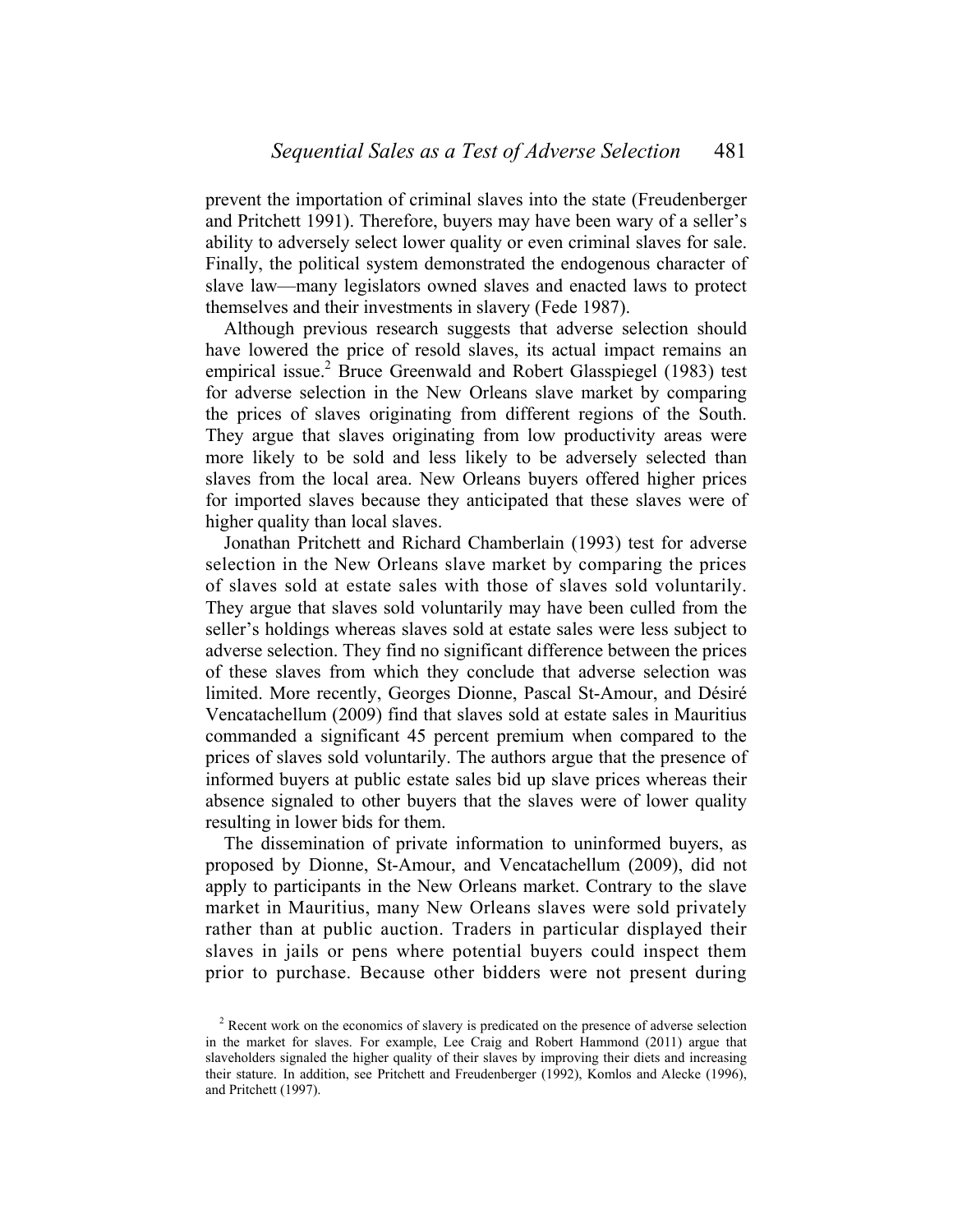private negotiations, they were not privy to private information indicated by the presence or absence of an informed buyer. In addition, informed buyers in Mauritius paid a penalty in the form of higher prices for their slaves, creating a strong incentive for them to conceal their participation in the market. Dionne, St-Amour, and Vencatachellum (2009, p. 1285) imply that the employment of buying agents was illegal in Mauritius whereas buying agents were frequently used in New Orleans.<sup>3</sup> Perhaps institutional differences between New Orleans and Mauritius accounts for the different empirical estimates of adverse selection, as estimated by Pritchett and Chamberlain (1993) and Dionne, St-Amour, and Vencatachellum (2009).

 In the following, a difference-in-differences methodology tests for adverse selection in the market for slaves. Differencing the sequential sales prices of individual slaves controls for unobserved heterogeneity and time-invariant fixed effects. Next, we identify a group of market participants—professional traders—who we believe did not adversely select their slaves for resale because they resold all of them. Consequently, we identify the slaves sold by traders as the control group for the difference-in-differences calculation. The treatment effect of adverse selection compares the resale price change for other slaves with that for slaves sold by traders (who comprise the control group). We find the prices for the treated group increased faster than the prices for the control group from which we conclude that the effect of adverse selection was negligible relative to other sources of market volatility.

#### NOTARIAL SALES RECORDS

 This article uses an improved data set on the resale prices of slaves, a data set that offers several distinct improvements over the Robert Fogel and Stanley Engerman (1976) sample.<sup>4</sup> Better information regarding the import status of slaves and the trading status of sellers

<sup>&</sup>lt;sup>3</sup> Buyers also hired agents to help them gather market information and to bargain with slave traders. As indicated by the following newspaper advertisement, some traders resented the presence of buying agents and encouraged planters to visit their pens without them. "Persons desirous of purchasing would do well to call and examine for themselves without being accompanied with a broker, unless they themselves feel disposed to pay the Brokerage, as they can always purchase a Slave for TWENTY-FIVE DOLLARS less without a Broker, than with one. And as far as regards the subscriber, he, (believing himself capable of transacting his own business) is determined, from this day forward, not to pay any broker a commission on Sale of SLAVES, unless specially employed by him to make such sale." See *New Orleans Daily Picayune* (27 May 1838), p. 3. <sup>4</sup>

 $4\,$  In addition to Fogel and Engerman (1974), their data set has been used by Kotlikoff (1979), Fogel (1989), Johnson (2000), Levendis (2007, 2009), Choo and Eid (2008), and others. For a comparison of our sample with the Fogel and Engerman sample, see the Appendix.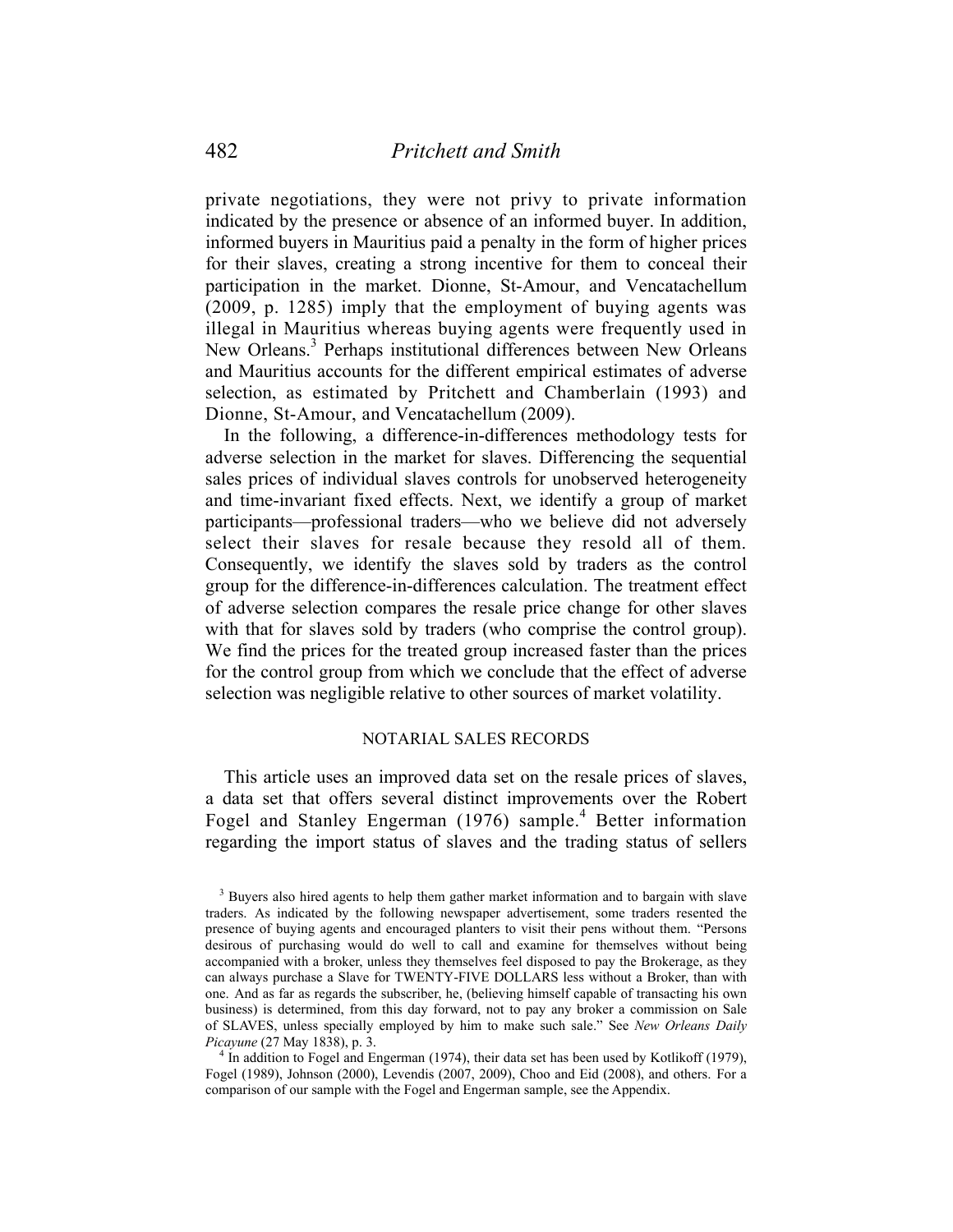allows the identification of those slaves most likely to have been adversely selected for market. More importantly, these data allow us to perform title searches for more than 500 slaves. By estimating the price difference for sequential sales, we control for unobserved heterogeneity, a problem which affects previous work on this topic.

 We derive the sample of sales records from the New Orleans Notarial Archives. Unlike the Fogel and Engerman sample for the years 1804 through 1862, we concentrate our efforts on the collection of all extant sales records for a single year—the 1830 calendar year. These data complement the earlier Fogel and Engerman sample by providing a census of all market participants including buyers, sellers, and slaves. Not only are we able to collect more information on each transaction (especially the names of the buyers and sellers by which we link the sales records), but we also have better information because of an unusual Louisiana law in effect during 1830.

 The fear of slave insurrections led the Louisiana legislature to pass a law which required a so-called certificate of good moral character for each out-of-state slave. This peculiar Louisiana law was in effect from April 1, 1829 through March 24, 1831. As described in the legislative acts of 1829, the certificate had to be signed by two or more freeholders (other than the vendor) from the county of origin. The freeholders were to declare under oath that they had known the slave for several years and that the said slave was not guilty of any crimes, "but that he or she has a good moral character and is not in the habit of running away." The certificate was deposited with the notary when the imported slave was first sold in New Orleans.<sup>5</sup> For a local slave, the notary recorded information on the slave's prior sale within the state, including the names of the previous notary, seller, and date. In the following, we use this information to search the title of these Louisiana slaves.

 To facilitate the matching of sequential sales records, the sample includes the records of all New Orleans slave sales for 1830. Title transfers which did not represent market transactions were omitted from the sample. For example, we did not collect information on the release of mortgages on slaves, uncompensated manumissions,

<sup>&</sup>lt;sup>5</sup> Louisiana, *Acts*,  $9<sup>th</sup>$  Leg., 1 sess., p. 38. The motivation of the law was to prevent the importation of "criminal" slaves, which in and of itself, would seem to indicate that Louisiana buyers were wary of adverse selection in the market. Under certain circumstances, the law did not require the presence of a certificate. For example, certificates were not required for children aged twelve years or less. Also, sellers could waive the requirement if the slave had been previously sold within the state, or had been imported prior to April 1, 1829. See Freudenberger and Pritchett, 1991.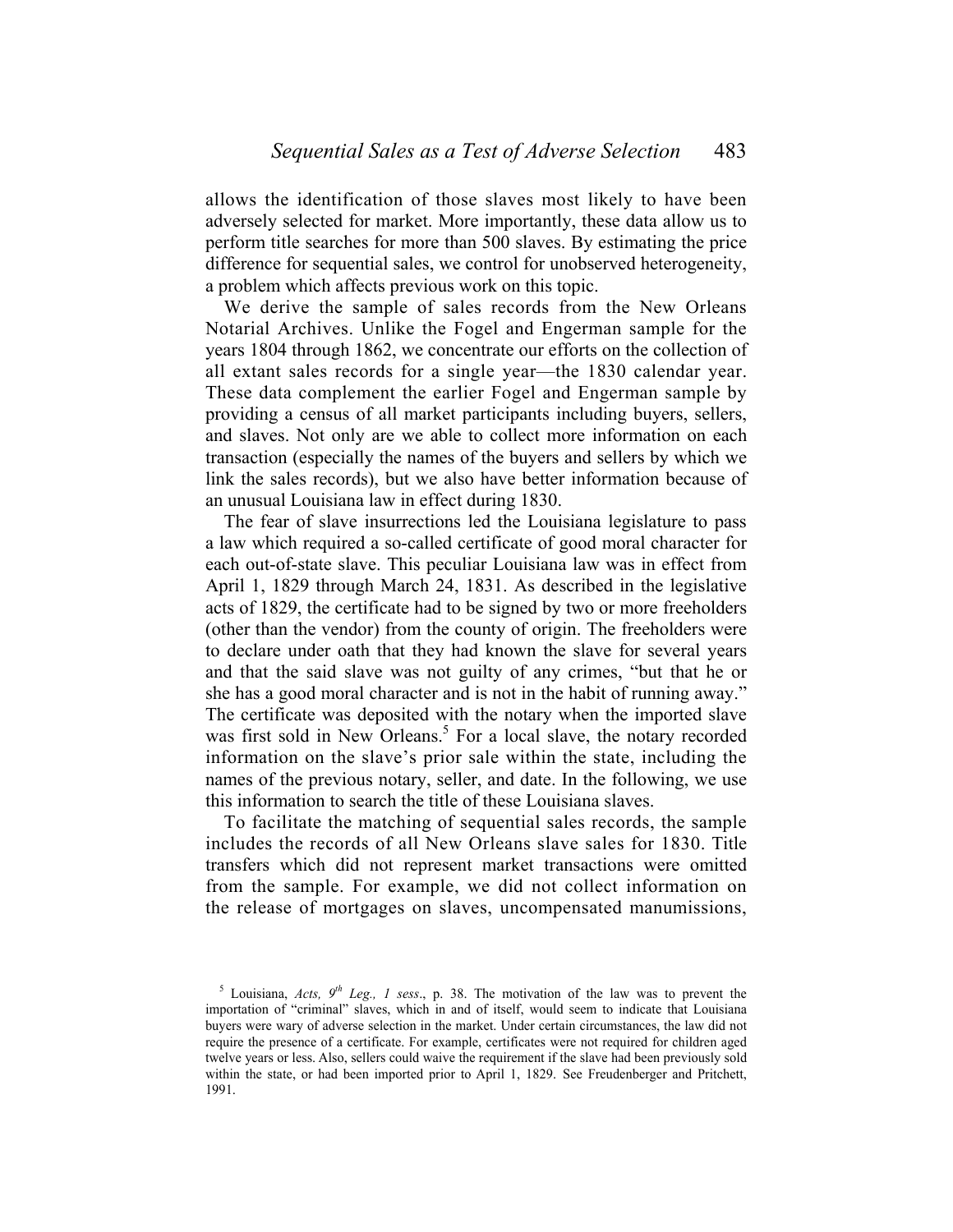or marriage contracts involving slaves as property.<sup>6</sup> In addition, we did not collect information on the sales of entire plantations, the sales of partial ownership of slaves, and rental agreements for plantations and slaves.<sup>7</sup> Records which do not represent market transactions are excluded from the sample. Some sales, for example were annulled or voided prior to their completion—as indicated by margin notes on the sales records and the absence of the required signatures at the bottom of the contract. Typically, the voiding of a sale occurred when one of the parties to the transaction failed to meet the initially agreed on stipulations, or because circumstances changed between the time of sale and the recording of the deed. For instance, a sale was annulled when a "boy got drunk and the purchaser refused to take him" (NONA, Boswell, vol. 11, p. 528). To meet the letter of the law, owners who imported slaves from outside Louisiana were required to provide certificates of good character even if they did not intend to sell them. Because such deposits did not represent market transactions, these records were excluded from the sample. After removing the records of voids, annuls, rental agreements, and deposits, there are 6,174 observations in the working sample.

 The presence of a certificate interleaved with the notarial sales invoice effectively identifies the import status of a slave. We classify 3,078 slaves as imported from outside of the state of Louisiana their records comprise 49.9 percent of the working sample. Local slaves are identified by evidence of prior residence within the state. This definition is relatively inclusive because an imported slave, if subsequently resold in New Orleans, would be reclassified as a local slave. Using information on prior residence, we infer that the records of 2,710 local slaves are included in the sample. $8$  The origins of 386 slaves, or 6.2 percent of the sample, could not be inferred for a number of reasons. Some sellers simply declared that they had owned their slaves for a number of years without indicating their length of residence

 For examples of sales of entire plantations, including slaves, see NONA, Pollock, vol. 32, pp. 117, 179; Pollock, vol. 33, p. 83; and Christy, vol. 5, p. 447. For sales of partial ownership of slaves, see NONA, Pollock, vol. 32, p. 270; Pollock vol. 33, p. 83; and Christy, vol. 5, p. 447. For the rental agreement for an entire plantation and slaves, see Pollock, vol. 33, p. 144.

 Many local slaves had been previously sold in New Orleans. Of the 2,710 local slaves, we know the previous purchase date for 2,407 of them (or 89 percent of the locals). Instead of reporting the prior sale date, the owners of 182 slaves declared that their slaves were imported prior to April 1, 1829, the effective enforcement date for the Louisiana law. Finally, a prior sale date for 118 local slaves (most of whom were children and presumably born within the state) was not recorded or could not be inferred by the authors.

<sup>&</sup>lt;sup>6</sup> For examples of the release of mortgages, see New Orleans Notarial Archives [hereafter NONA], Christy, vol. 5, pp. 508, 509. For an example of a manumission, see NONA, Pollock, vol. 33, p. 482. For a marriage contract involving the disposition of slaves, see NONA, Pollock, vol. 32, p. 289.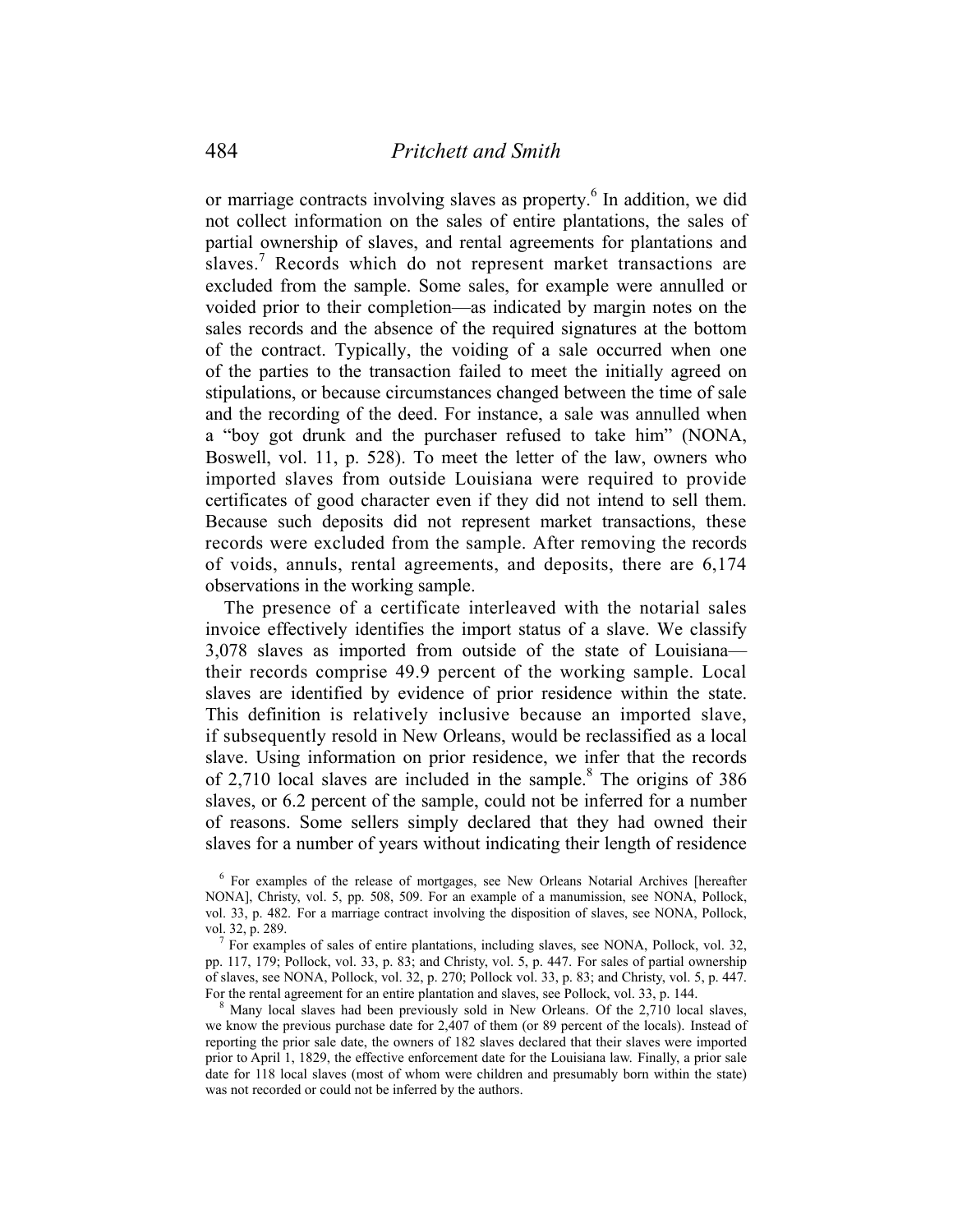within the state. Also, the law of 1829 did not require a proof of origin for slaves aged 12 years or less. Because the Louisiana Black Code required young children to be sold with their living mothers, we are able to infer their regions of origin from those of their mothers (Louisiana, *Acts*,  $I^{st}$  *Leg.*, p. 101). For most of the children aged 10 to 12 years, however, the region of origin cannot be determined. These children represent a large proportion of the slaves with missing information. Children of these ages comprise only 7.5 percent of our sample yet account for 46 percent of the slaves with missing information for their regions of origin.

## *Sequential Sales*

 We construct the sample of sequential sales by matching the records of previously sold slaves to their subsequent sales records. The invoices of 2,407 slaves indicate the date of previous sale within the state of Louisiana. Of these local slaves, 1,244 were previously sold during the calendar year 1830, and consequently this number represents the maximum number of possible matches within the sample. Because of data limitations, however, we are not able to match all of these records. Office fires and records with incomplete information rule out 173 possible matches. Also, an unknown number of sales records were recorded by the public notary Carlilie Pollock and lost due to a missing volume in the Notarial Archives. After these adjustments, we estimate a maximum of 1,071 matches are possible for the slaves sold in 1830.

We match sales records using (1) the date of the previous transaction, (2) notary's name, (3) buyer's and seller's names, (4) the slave's name, (5) gender, (6) skin color, and (7) age (plus or minus one year). The initial procedure results in 951 matches—however, some of these matches represent duplicates. Some large transactions listed more than one slave with the same name, age, and skin color, resulting in nonunique matches. After removing these duplicates, the sample includes the records of 833 paired sales. Compared with the maximum number of possible matches, the match rate is 77.8 percent.

## *Buybacks*

 We exclude from the sample the records of buybacks, or sequential sales where the buyer resells or returns the slave to the original owner. Such buybacks were common in New Orleans.<sup>9</sup>

<sup>&</sup>lt;sup>9</sup> Because they required a title transfer, buybacks had to be notarized. Consequently, the notarial records provide evidence of the number of slaves returned by buyers.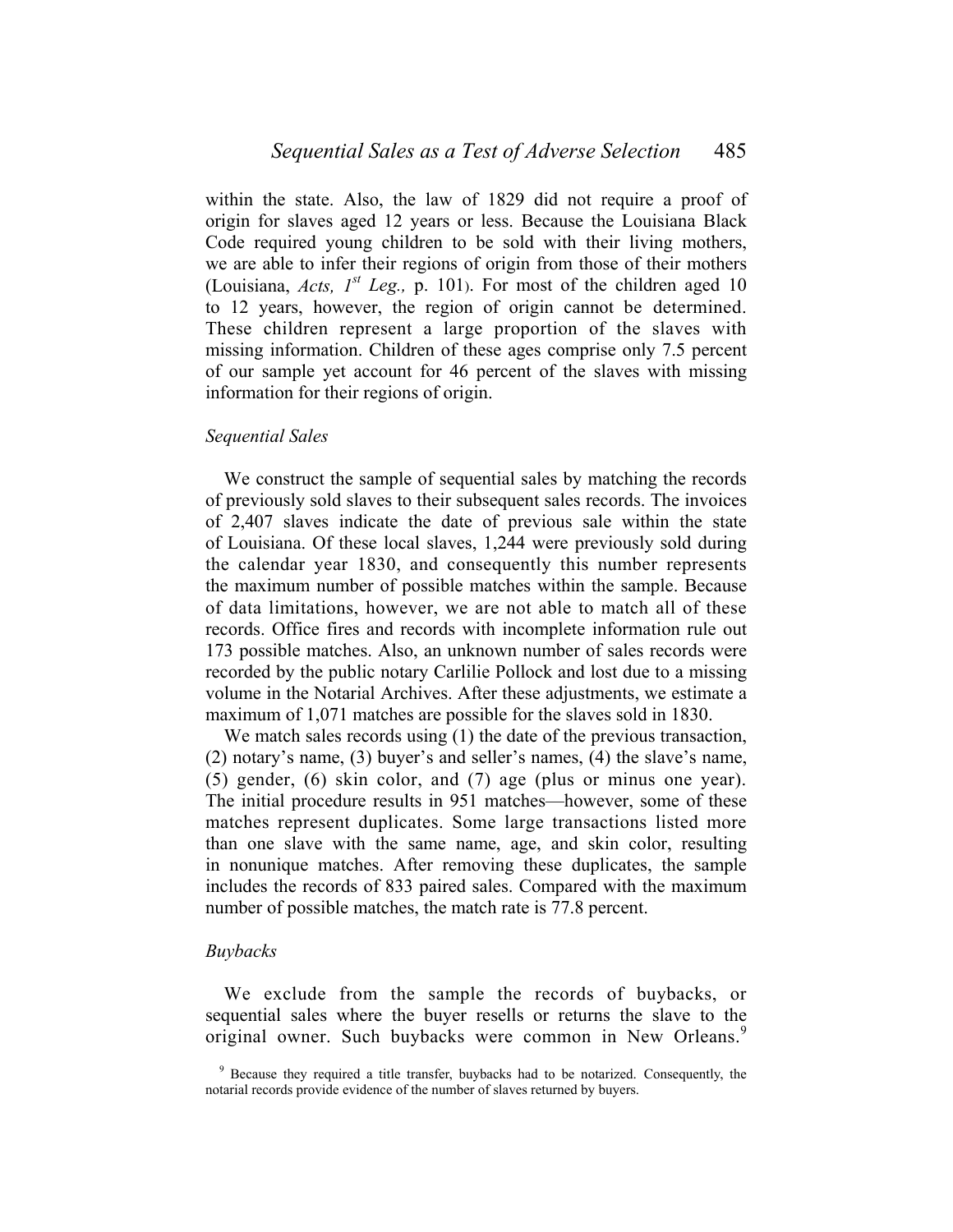Of the 833 paired transactions in the sample, we find that 52 pairs (or more than 6 percent) represent transactions where buyers returned slaves to the original owners. The buyer, as the previous owner of the slave, would have been fully informed of the slave's unobservable characteristics and consequently, there is no asymmetry of information. Including buybacks in the sample would reduce the probability of finding adverse selection because the prices of returned slaves would fully reflect their known characteristics.<sup>10</sup>

 Buybacks have broader implications regarding the presence of adverse selection in the market for slaves. In many cases, the buyer's motive for returning the slave (or selling him back) to the original owner was due to a possible violation of the implied warranty. Under Louisiana law, a seller was required to disclose any vices or maladies suffered by the slave at the time of sale. If a dissatisfied buyer could prove that the slave's undisclosed condition preexisted the sale date, he could sue to rescind the sale or demand compensation (Schafer 1987, pp. 307‒08; Pritchett and Smith 2011).

 A desire to avoid litigation is quite evident from some of the records of returned slaves. For example, the slave trader John Woolfolk sold thirty-five slaves to Isaac Brown, several of whom "proved to be defective in body and character" which the purchaser "alleges to have existed at and previous to the period of said sale." The buyer and seller agreed to exchange several of the slaves, "in order to prevent litigation." Victor and Cesaire Oliver returned the slave Westy to Isaac Franklin "in order to avoid difficulty between each other." Roswell Beebee returned his purchase to the original owner when the slave proved "to be subject to one of the said redhibitory diseases" (NONA, Pollock, vol. 33, act 92; Janin, vol. 5, act 254; and Felix Pedesclaux, vol. 1, act  $186$ ).<sup>11</sup> By protecting the buyer from false claims by the seller, an effective warranty tends to mitigate the effect of adverse selection. Under such circumstances, sellers would not make false claims for fear of being sued and prices would reflect the unobserved characteristics of the slaves. Buybacks may be a sign of an effective warranty,

 $10$  Buybacks can also reduce the incidence of adverse selection in the used car market. According to Justin Johnson and Michael Waldman (2003, p. 247), leasing arrangements are similar to buybacks because they suppress the dissemination of private information and increase the efficiency of the resale market. Because the seller of a returned car has no better information about its quality than the buyer, there is no asymmetry of information and no possibility of adverse selection.

 $11$  The Louisiana Civil Code defines redhibition as the annulment of "a sale on account of some vice or defect in the thing sold, which renders it absolutely useless, or its use so inconvenient and imperfect, that it must be supposed that the buyer would not have purchased it, had he known of the vice." See Louisiana, *Civil Code,* art. 2496.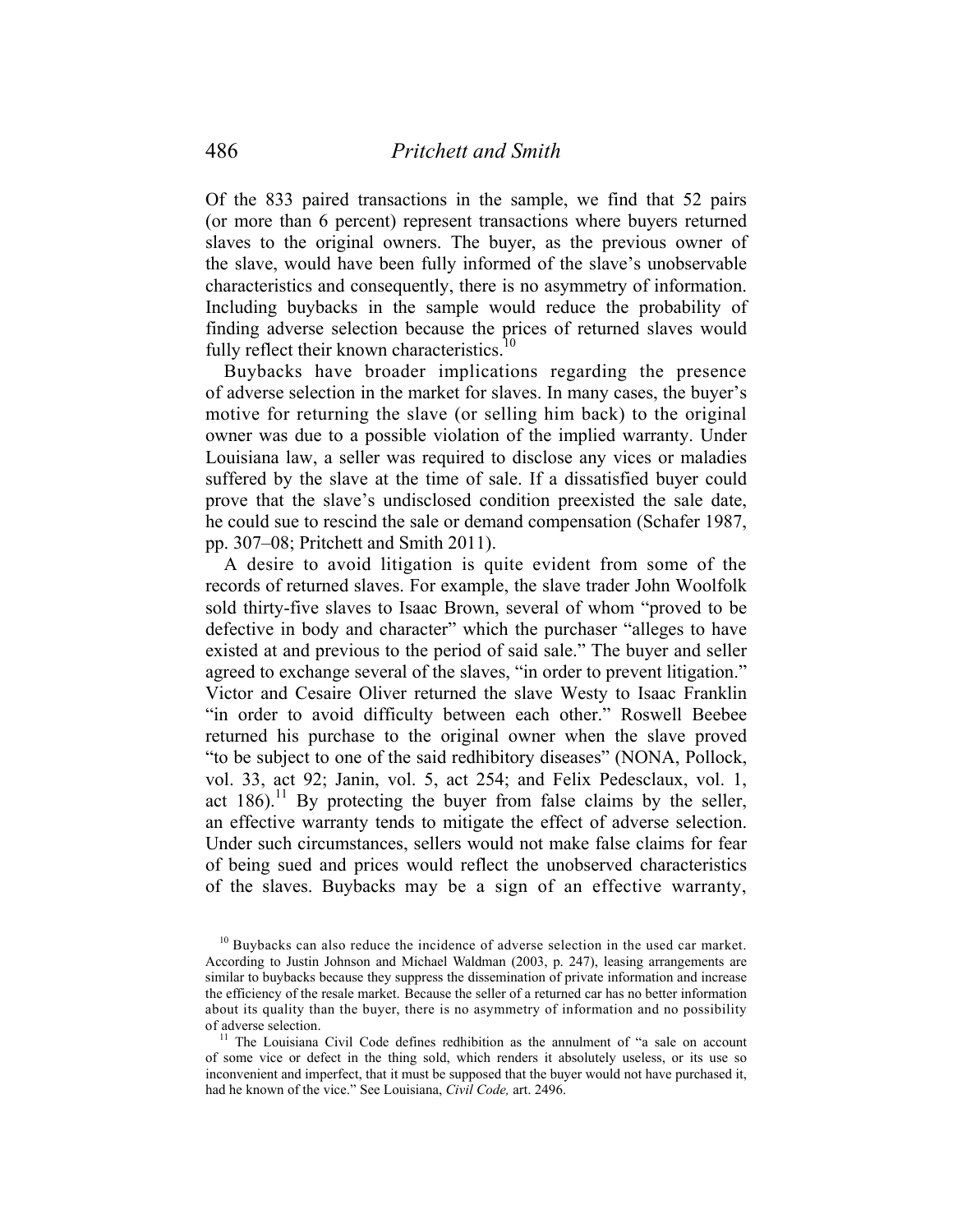reducing the incidence of adverse selection among all slaves sold in New Orleans (Pritchett and Smith 2011).<sup>12</sup>

 Accurate prices are needed to estimate price changes for sequential sales. Unfortunately, many of the more unusual (and interesting) transactions fail to provide useful price data and are excluded from the sample. For example, we exclude the records of donations or gifts of slaves, some of which occurred between family members. Sometimes prices were omitted from these records, and because many were not "arm's length transactions," the prices may not be accurate. The joint sale of slaves and other property or sales with special covenants are also excluded.<sup>13</sup> Because prices are often missing in barter transactions, these records are also removed.<sup>14</sup> As discussed previously, the records of buybacks are excluded because the information is not asymmetric. Finally, the records of slaves sold in groups without individual price information are removed from the sample. After making these exclusions, the working sample includes 568 paired transactions.

#### PRICE CHANGES FOR SEQUENTIAL SALES

 All prices are adjusted to reflect their real present value equivalents. Because they include the opportunity cost of the borrowed funds, the prices for credit sales may be inflated. Instead of the prices quoted for these sales, we substitute the present value of the payment stream discounted at the prevailing market interest rate of 10 percent per annum.<sup>15</sup> We also deflate nominal prices for changes in the general

<sup>&</sup>lt;sup>12</sup> Buybacks may also reflect a poor match between the slave, the owner, or the situation. For example, James Bentley sold Hannah and Louise (her daughter) for \$700 on 9 January 1830. On 24 December 1830 Bentley repurchased Louisa (then 8 years old) for \$200 and the invoice notes that Hannah, her mother, had died. After the mother's death, the buyer may have lacked an ability to care for the child and decided to sell her back to the original owner. In addition, some sales were conditional on the buyer's approval within a specified period of time. For example, Paul Dardennes Poincy sold the slave Dick to Jonathan Davis conditional on the buyer's satisfaction with the slave. The slave's return to the original seller simply reflected the buyer's dissatisfaction with his purchase rather than an out-of-court settlement of an alleged warranty violation. See NONA, Boswell, vol. 12, act 33; Pollock, vol. 33, act 672; and Caire,

vol. 12, act 882. <sup>13</sup> When James Augustin Lee sold Bill, Hezekiah, and George, he included three horses, three carts, four mules, and their harnesses in the purchase price. George Baumgard, in an example of a sale with special covenant, sold his bakery, including 15 slaves, to Paul Dardennes Poincy, with the restriction that Baumgard not compete against the new owner (by baking bread) for the next five years. See NONA, Seghers, vol. 3, p. 163; and Pollock, vol. 33, p. 387. <sup>14</sup> Examples of slaves exchanged for property include the slave trader Joseph Meek, Jr., who

traded one of his slaves for an American piano. In exchange for his slave, Pierre Marnett was promised 26 "bulks" of buffalo meat, to be delivered via flatboat. See NONA, O. de Armas, vol. 6, p. 209; and Caire, vol. 12, p. 329. 15 Most invoices do not quote an explicit market interest rate for credit sales. Among those

with a quoted rate, 76 percent specify an annual rate of 10 percent.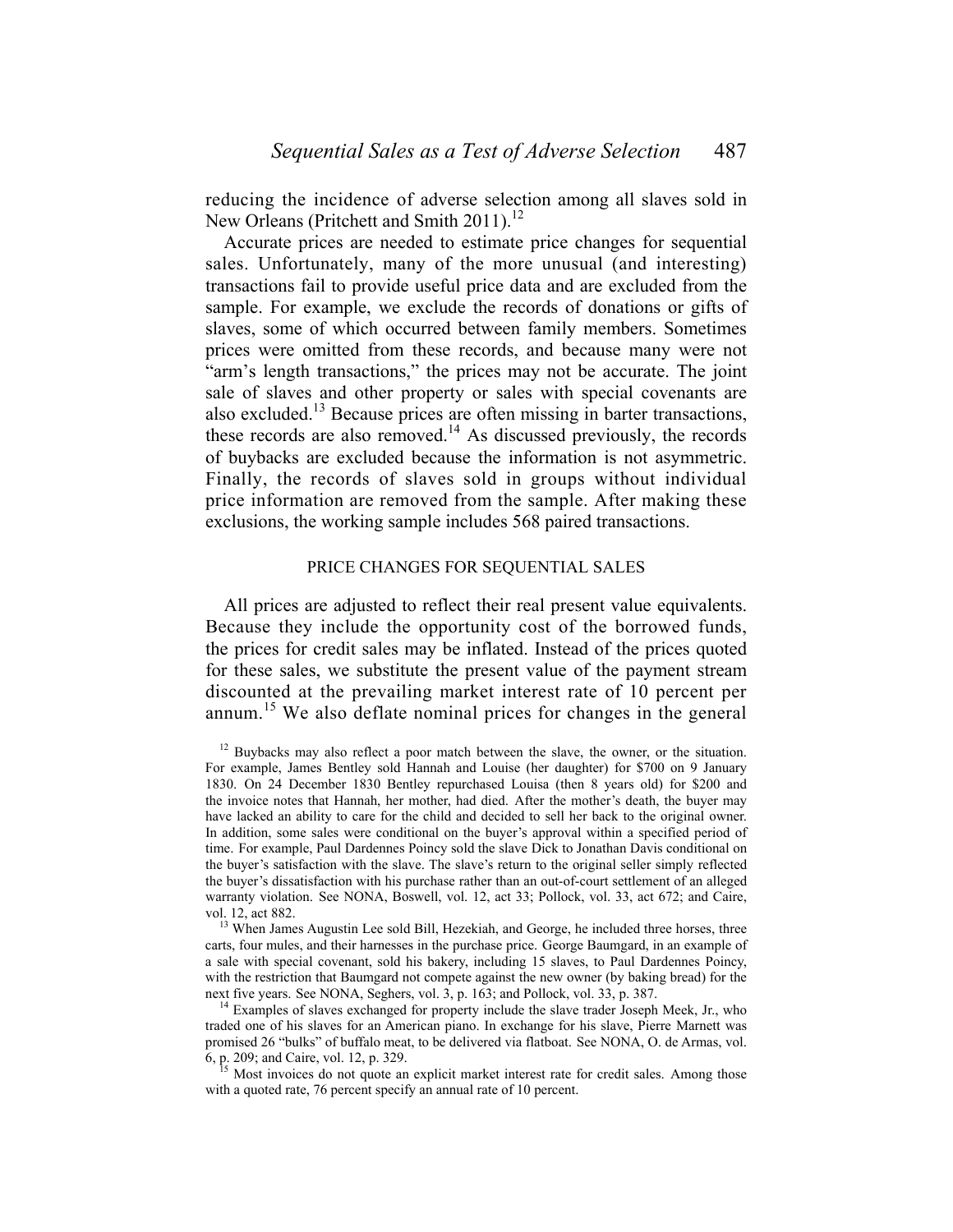

FIGURE 1 AVERAGE PRICE OF UNSKILLED MALES, AGED 18 TO 30 YEARS, SOLD WITH A GUARANTEE IN NEW ORLEANS DURING 1830

*Sources:* New Orleans Notarial Archives.

level of slave prices. Consequently, prices changes for sequential sales are measured relative to the general trend in slave prices. Using a classification proposed by Engerman, we construct a monthly index using the average price for males without skills, aged 18 to 30 years, fully guaranteed as without physical or other infirmity (Ransom and Sutch 1988, p. 156). As seen in Figure 1, there is a slight upward trend in prices during the calendar year 1830—prices are approximately 5 percent higher in December than in January. Seasonality is also evident as prices decrease during the summer months when health conditions worsened and business activity declined in the city (Pritchett and Tunalı 1995). We divide each price by the monthly index, express it as a natural logarithm, and difference the secondary and initial sale prices of the slave.<sup>16</sup>

<sup>&</sup>lt;sup>16</sup> A weekly (or biweekly) index cannot be used because some cells (especially for the summer months) are too small for reliable estimates. Overall, the month-to-month variation in prices is relatively small, and most likely, our index provides a good approximation of the actual price change. (In absolute values, the average monthly price change was only 3.2 percent. See Figure 1.)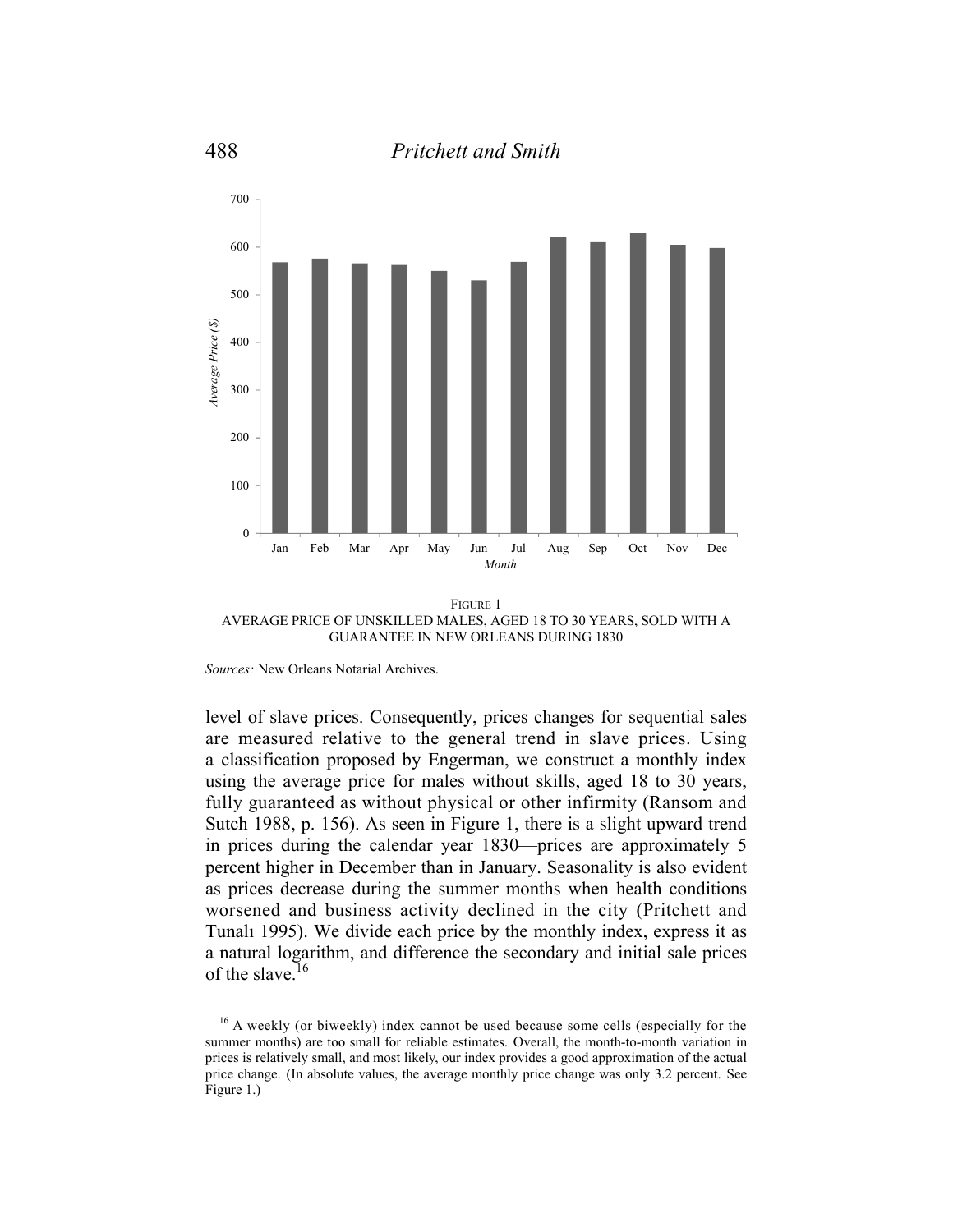| Sample                              |                                                                                                                                                         | N          | Mean<br>Percentage                                 | Trimmed<br>Mean                                    |
|-------------------------------------|---------------------------------------------------------------------------------------------------------------------------------------------------------|------------|----------------------------------------------------|----------------------------------------------------|
| All slaves                          |                                                                                                                                                         | 568        | $5.3*$<br>(0.8)                                    | $5.1*$<br>(0.7)                                    |
| Non-Traders<br>Traders vs.          | Treatment group:<br>Slaves purchased and resold by non-traders<br>Control group:<br>Slaves purchased and resold by traders<br>Difference in differences | 128<br>440 | $5.9*$<br>(1.9)<br>$5.1*$<br>(0.9)<br>0.9<br>(2.0) | $5.8*$<br>(1.6)<br>$4.9*$<br>(0.8)<br>0.9<br>(1.0) |
| Local Slaves vs.<br>Imported Slaves | Treatment group:<br>Imported slaves<br>Control group:<br>Local slaves                                                                                   | 434<br>134 | $5.6*$<br>(0.9)<br>$4.2*$<br>(1.9)                 | $5.8*$<br>(0.8)<br>2.6<br>(1.5)                    |
|                                     | Difference in differences                                                                                                                               |            | 1.4<br>(2.0)                                       | 3.2<br>(1.0)                                       |

TABLE 1 PERCENTAGE CHANGE IN PRICE FOR SEQUENTIAL SALES MATCHED RECORDS FOR SLAVES SOLD IN NEW ORLEANS DURING 1830

\* = Significant at the 5 percent level.

*Notes:* Prices are deflated by the average monthly price of unskilled males, aged 18 to 30 years and fully guaranteed. The percentage change equals the difference between the initial and subsequent sale prices expressed in natural logarithms (and multiplied by 100). Standard errors of means are listed in parentheses. Note that if the treated slaves were adversely selected for resale, then their percentage price change should be less than the percentage price change for the slaves in the control group and that the difference-in-differences calculation should be negative. *Source:* New Orleans Notarial Archives.

 The average percentage price change for sequential sales is presented in Table 1. As discussed previously, we predict a decrease in prices if the resold slaves were adversely selected by their owners. As seen in Table 1, prices for all slaves in the sample increased on average by 5.3 percent between the initial purchase and resale, which is contrary to the prediction. In addition, the mean is statistically greater than zero at the 0.1 percent level of significance. After removing outliers, the 90 percent trimmed mean equals 5.1 percent, which is also contrary to the prediction. Of course, the prices of some slaves decreased whereas those of others increased. Overall, approximately 60 percent of the slaves sold for higher prices, suggesting that the prices of most slaves increased when resold.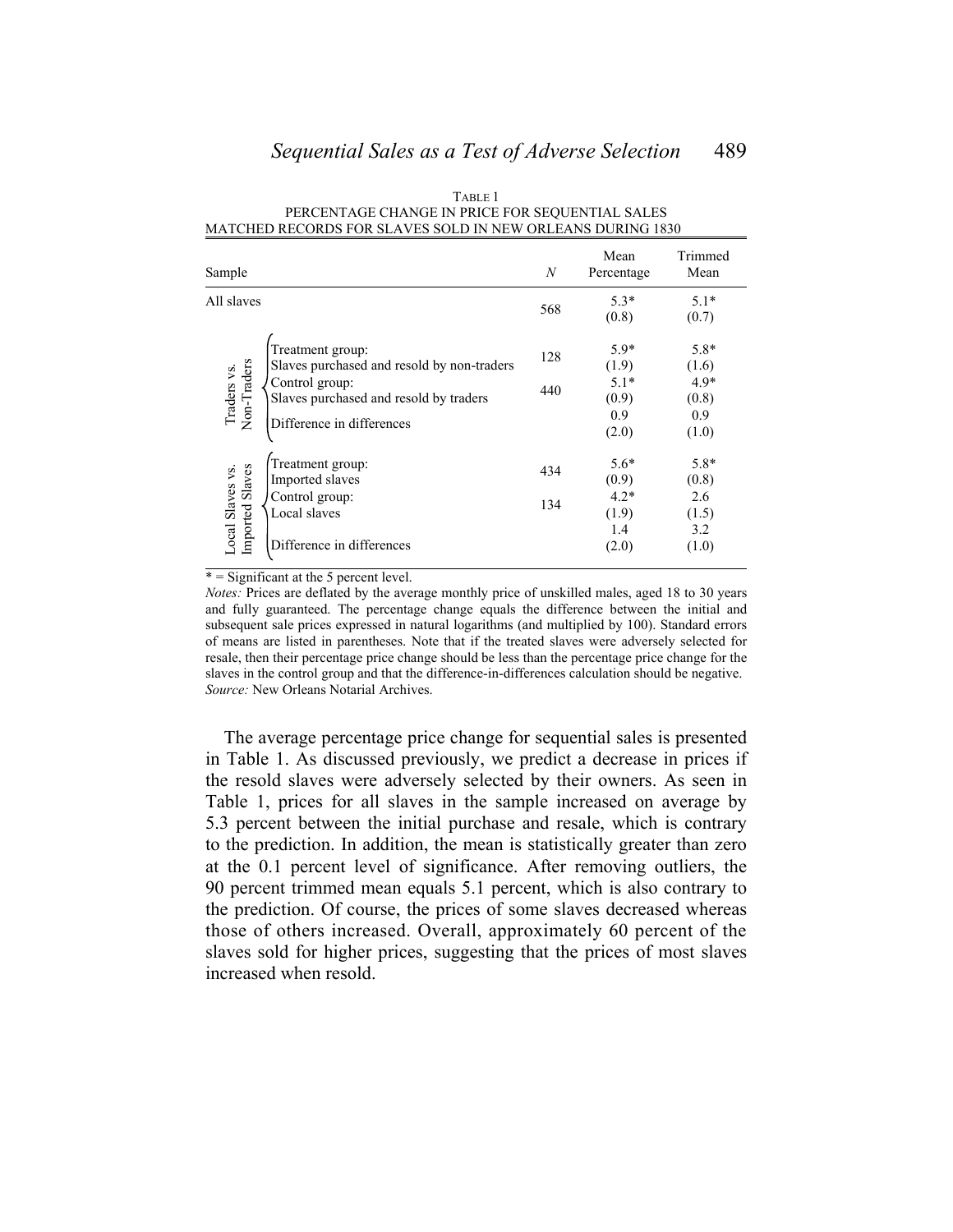## *Slave Traders*

 Slave traders played a major role in the New Orleans market as both sellers and buyers of slaves. In 1830 a majority of slaves sold in New Orleans were imported from outside of the state, and interregional slave traders imported most of them.<sup>17</sup> The local traders functioned as intermediaries between sellers and buyers and speculated on price changes. Traders turned over their inventory relatively quickly which limited their knowledge of the slaves' unobservable characteristics. Experts in the buying and selling of slaves, traders are differentiated from other market participants in order to identify those transactions with the most potential for adverse selection.

 Professional traders made their living from buying and selling slaves. Identifying which of the market participants were traders, however, is problematic at best. Searching the secondary literature on the slave trade for the names of traders is unsatisfactory for the simple reason that many traders are not identified.<sup>18</sup> In the following, we use the frequency of market participation to identify professional slave traders. Specifically, we define a trader as anyone who sells ten or more slaves in a single transaction or makes ten or more slave sales during 1830. Using this definition, 66 sellers are identified as slave traders. Using different definitions of slave traders, we check the sensitivity of the empirical results and find no significant difference.<sup>19</sup>

 Professional slave traders sold many more slaves than other sellers in New Orleans. Although only 6 percent of the sellers are identified as traders, they sold 61 percent of the slaves. What accounts for the large number of slaves sold by traders? On average, traders sold more than twice as many slaves per transaction than other sellers (3 slaves per transaction for traders versus 1.4 slaves per transaction for other sellers). More significantly, traders were much more active in the market than other sellers. Traders averaged more than 19 transactions during the 1830 calendar year compared to an average of only 1.7 transactions for other sellers. Although slave traders were relatively few in number, they supplied the majority of slaves sold in New Orleans.

 $17$  A comparison on the number of sellers of imported slaves with the number of different previous owners of the imported slaves, as listed on the certificates of good character, indicates approximately nine different owners (in the exporting areas) for every seller of imported slaves in New Orleans. This evidence suggests that interregional traders were purchasing slaves in the exporting areas and reselling them in New Orleans. For information regarding the number of slaves originating from the exporting areas, see Freudenberger and Pritchett (1991).<br><sup>18</sup> For example, James Barnes Diggs, one of the largest traders in New Orleans, is not

identified in the secondary literature. Indeed, his descendents and genealogists were unaware of Diggs's occupation until recently.

See Appendix Table 1 for empirical results using different classifications for trading status.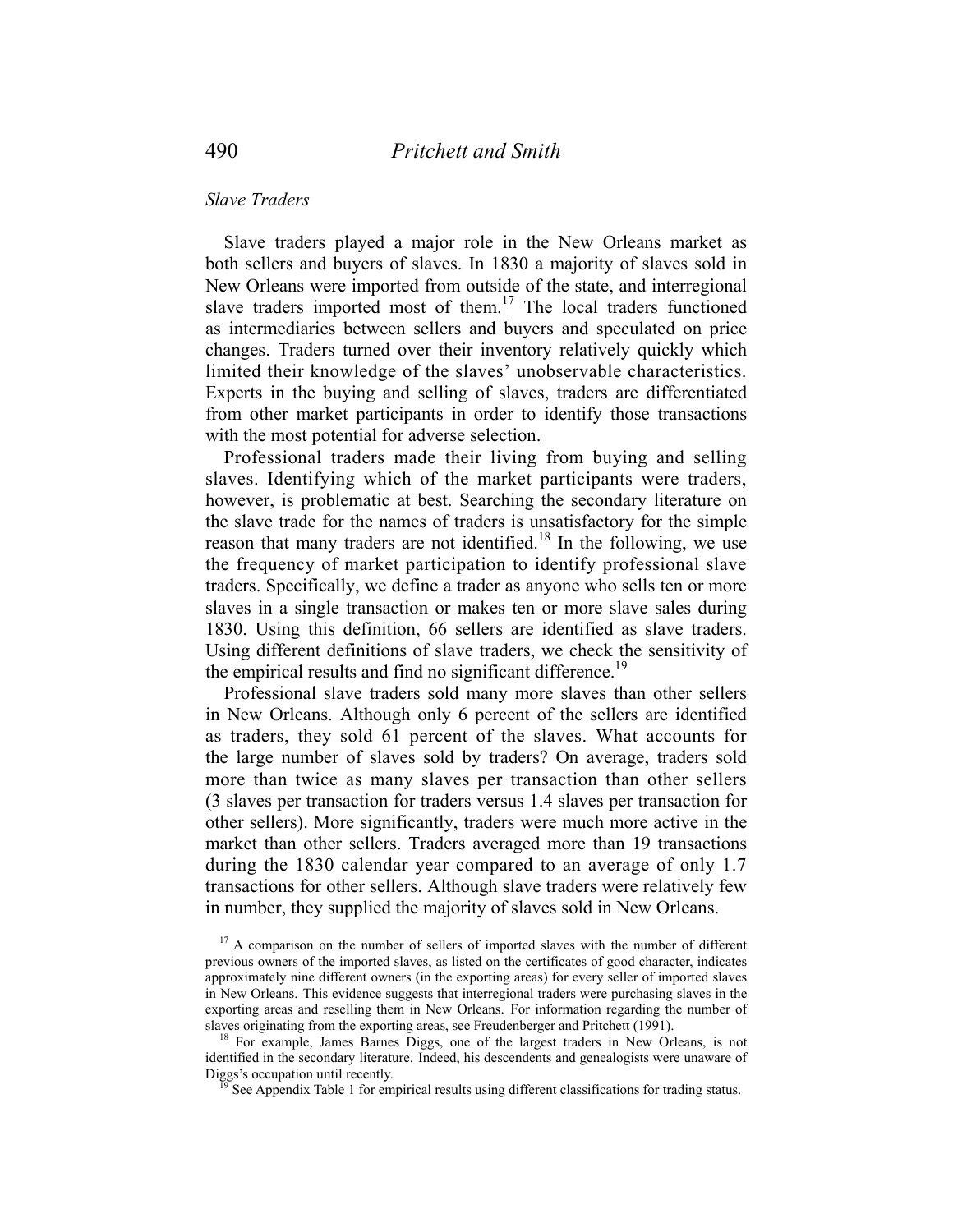In addition to selling, traders purchased a large number of slaves sold in New Orleans. The traders were much more likely to resell their slaves than other buyers. In New Orleans during 1830, traders bought 1,157 slaves and resold 609 of them, or approximately 53 percent of their total purchases.<sup>20</sup> In contrast, non-traders retained more than 95 percent of the slaves that they purchased. Most sequential sales in the sample can be characterized by slave traders purchasing and reselling slaves within the city. Of 833 sequential sales, slave traders account for 73 percent of them. Because slave traders account for most sequential sales in the sample, it is important to understand their market behavior.

 If we restrict attention to those buyers who resold slaves during 1830, we find that slave traders resold their slaves much faster than other buyers. For traders, the median length of time between purchase and resale was only 7 days whereas for other buyers the median length of time was 43 days. In addition, most slaves purchased by traders were imported. Almost 90 percent of the slaves purchased by traders were imported whereas only 33 percent of the slaves purchased by other buyers were imported. Finally, traders purchased most of their slaves from other traders (rather than local sellers). Almost 80 percent of the slaves purchased by traders were sold by other traders whereas local buyers purchased only 26 percent of their slaves from traders.

 In summary, these descriptive statistics suggest the following: many of the slaves purchased and resold by slave traders represent intermediate or wholesale rather than final transactions. Instead of residing in New Orleans during the selling season, some interregional traders sold their slaves to other traders, who in turn retailed them to local buyers. If all of these slaves were eventually resold, then traders did not adversely select their slaves for resale.

# *Difference in Differences*

 Slave traders behaved differently than other market participants, purchasing slaves with the intent of reselling them. Because most slaves in our sample of sequential sales were purchased by traders, the sample mean might mask the adverse selection practiced by other market participants. Because we believe that traders were less likely to have adversely selected slaves for resale than other buyers, we designate the slaves resold by traders as the control group and the slaves resold by

 $20$  Why did slave traders not resell all of the slaves that they purchased? Indeed, some slaves may have been sold after 31 December 1830, the last day in our sample period. Alternatively, some traders transported their slaves outside of New Orleans for resale. In both cases, such sales would be censored and not included in our matched sample.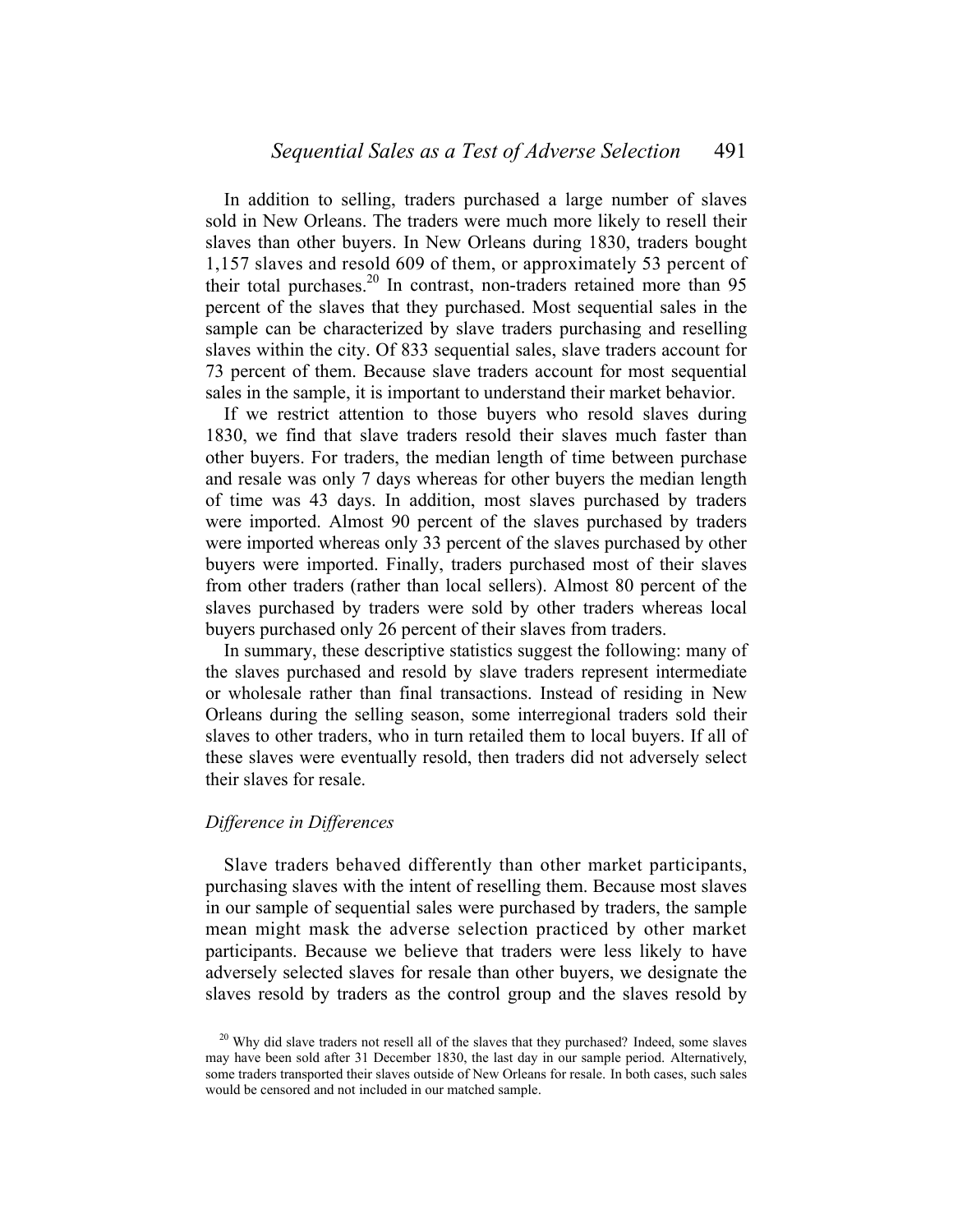others as the treatment group. The difference-in-differences calculation equals the difference in price changes for the treatment and control groups. As seen in Table 1, the prices of slaves sold by non-traders increased 5.9 percent whereas the prices for slaves sold by traders increased on average by 5.1 percent. The difference-in-differences calculation is positive and not statistically different from zero, which is contrary to the predicted effects for adverse selection.

 The slave's origin might be correlated with the information available to buyers at the time of initial purchase in New Orleans. Buyers, in particular, might have known slaves from the local area, whereas they had no prior knowledge of recently imported slaves.<sup>21</sup> Because buyers were uninformed about imported slaves, the probability of finding adverse selection should be greatest for these resold slaves. Consequently, we designate imported slaves as the treatment group and local slaves as the control group for our second difference-in-differences calculation. As seen in Table 1, the prices for the treated group increased by 5.6 percent and the prices for the control group increased by 4.2 percent. The difference-in-differences calculation is positive (rather than negative) and not statistically different from zero, which again is contrary to the predicted effect of adverse selection. In summary, these simple descriptive statistics suggest that adverse selection, if present in the New Orleans market, had a relatively small effect on the prices of slaves.

# REGRESSION ANALYSIS

 The matched sample enables the estimation of a fixed-effects model for the change in slave prices. Because we observe sequential sales for the same slave, his unobserved characteristics are the same for both transactions. We need, however, to allow for the possibility that the slave's characteristics may have changed between the date of initial purchase and secondary sale. We control for these changes using regression analysis. Formally, the slave's price is

$$
P_{it} = \beta_0 + X_{it}\beta + Z_i\gamma + \alpha_i + \delta_s + u_{it}
$$
 (1)

where  $P_{it}$  is the price of slave *i* at time  $t$ ,  $X_{it}$  is the time-variant covariate,  $Z_i$  is the time-invariant covariate,  $\alpha_i$  is the unobserved individual effect,  $\delta_S$  is the change in the perceived value of the slave for secondary sales, and  $u_{it}$  is the error term. If we difference the initial

 $21$  To be sure, buyers should have been aware of a slave's import status or whether he or she had been previously sold within the state. Notaries were legally required to list this information on the sales invoice and the contract was not binding until both buyer and seller had signed it.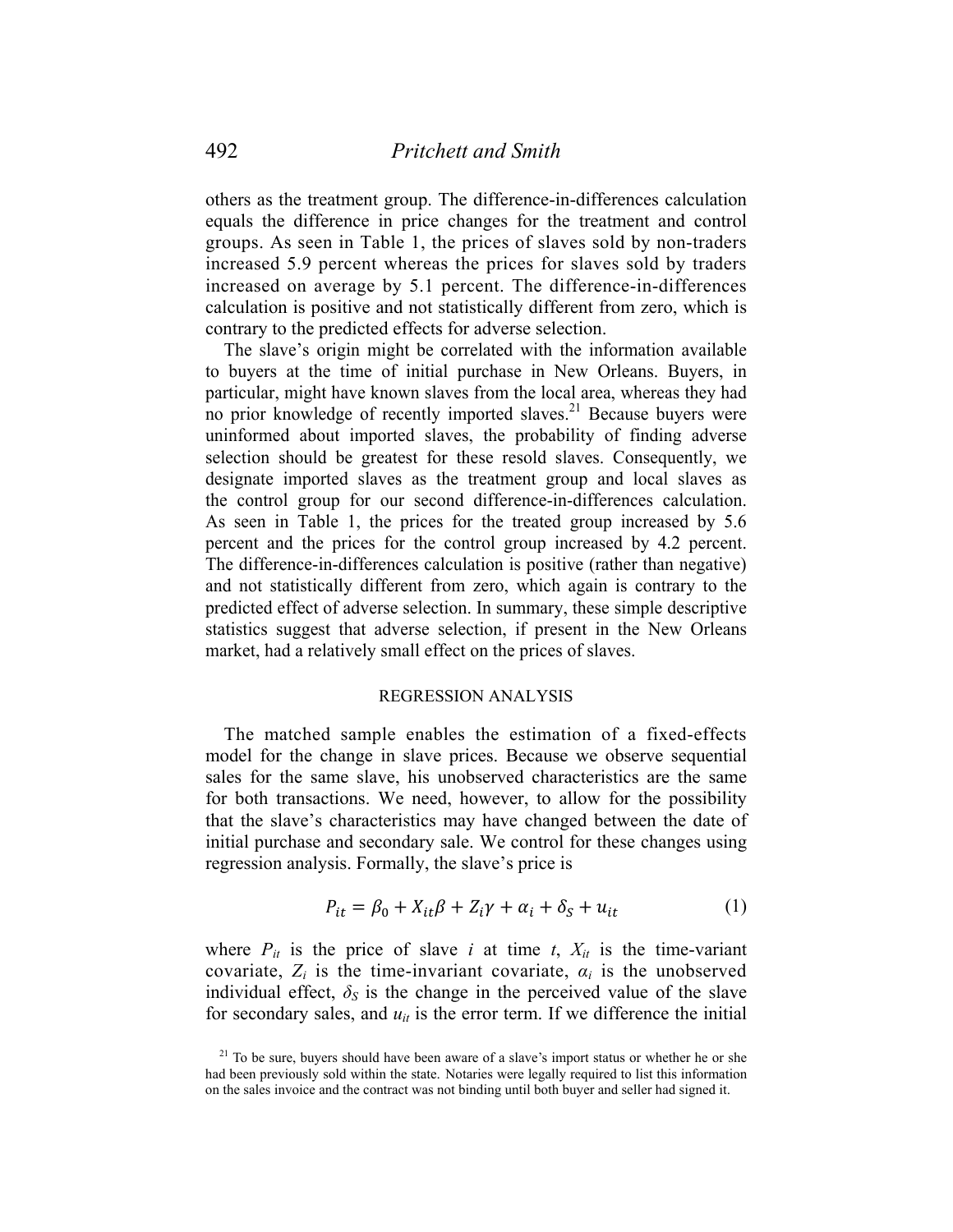and secondary prices, the time-invariant and the unobserved individual effects are eliminated. In addition, if prices are expressed in logarithms, then the difference equals the percentage change in prices

$$
P_{iS} - P_{iI} = (X_{iS} - X_{iI})\beta + \delta_S + (u_{iS} - u_{iI})
$$
 (2)

where *I* indicates the slave's initial sale and *S* indicates the secondary sale. Absent time-variant covariates, the percentage price change equals the change in the perceived value of the slave (as presented in Table 1).

 The percentage price change is estimated using OLS and the regression results are presented in Table 2. In addition to the intercept, regression 1 includes a time-varying covariate indicating resale more than 30 days after initial purchase. Buyers who resold slaves within 30 days of initial purchase might have been price speculators. In contrast, buyers owning slaves for more than 30 days had more time to discover any undisclosed defects and might have adversely selected their slaves for resale. The estimated regression coefficient for this indicator variable is positive and not statistically significant suggesting that knowledgeable owners were no more likely than other owners to adverse select their slaves for resale.

 Consistent with previous research, we find that interregional slave traders preferred to ship prime-aged males to the New Orleans market (Tadman 1989; Pritchett and Chamberlain 1993).<sup>22</sup> Following Engerman, we classify slaves aged 18 to 30 years as prime aged (Ransom and Sutch 1988, p. 156). For our sample of sequential sales, we find that prime-aged males comprised 50 percent of the slaves sold by traders but only 22 percent of slaves sold by non-traders. Because traders sold different types of slaves than non-traders, the composition of their sales might have produced different price changes even in the absence of any adverse selection. Regression 1 includes a covariate indicating if the slave is a prime-aged male in order to control for such price changes created by compositional effects. As seen in Table 2, the estimate coefficient for this variable is positive but not statistically significant. As we will show, these compositional effects did not account to the observed price changes for slaves sold by traders.

 $22$  Recent research by Eugene Choo and Jean Eid (2008, p. 500) questions this empirical result. Contrary to the predictions of Alchian and Allen's theory, they find that traders shipped relatively more females from more distant regions of the South. Unfortunately, they made an error by reversing the sign for their one-sided test, thus rejecting the null hypothesis when it should have been accepted.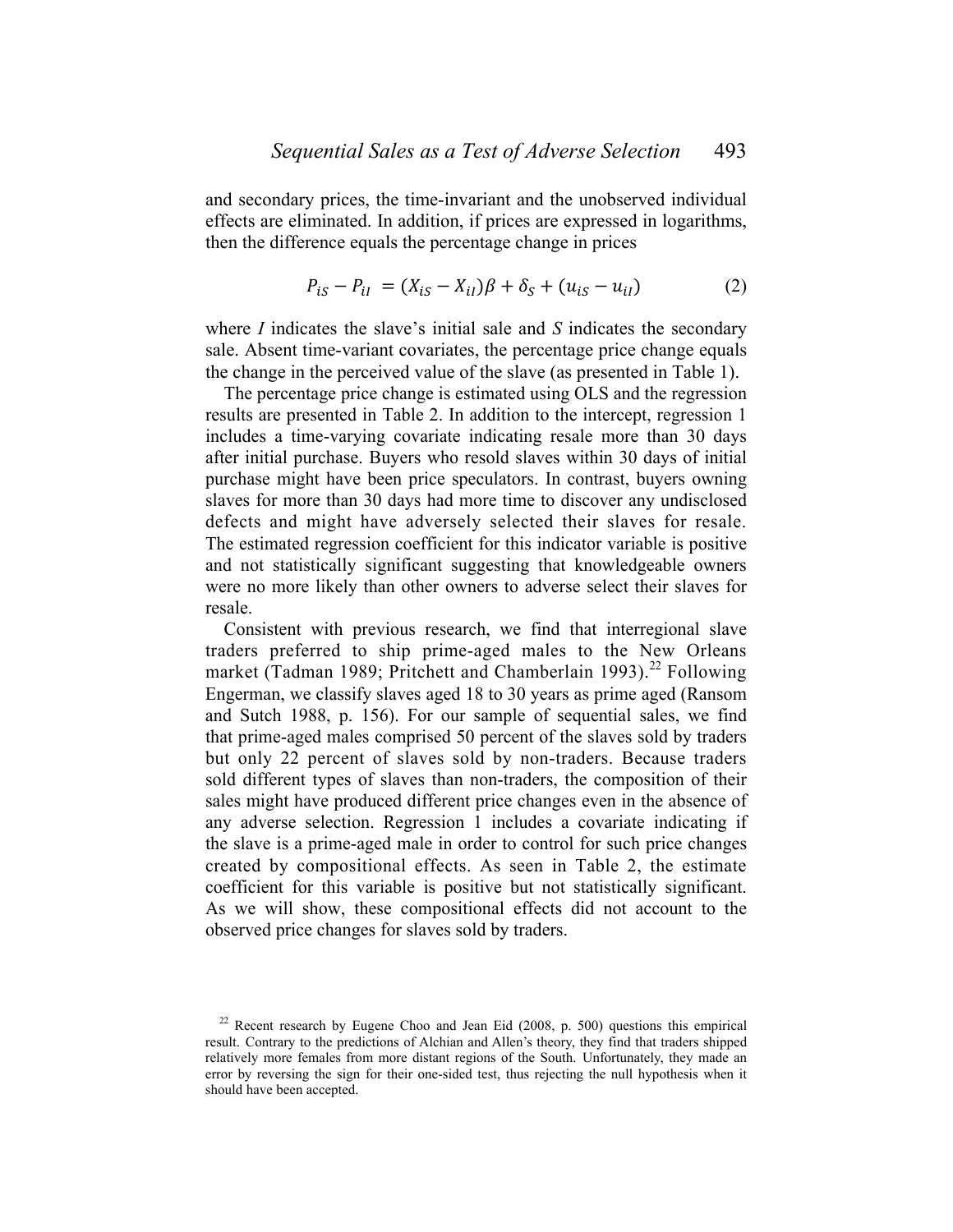#### TABLE 2 OLS REGRESSION ANALYSIS: PERCENTAGE CHANGE IN PRICE FOR SEQUENTIAL SALES MATCHED RECORDS FOR SLAVES SOLD IN NEW ORLEANS DURING 1830

| Covariate                                                         | (1)                 | Regression Regression<br>(2) | Mean and<br>Std. Dev. |
|-------------------------------------------------------------------|---------------------|------------------------------|-----------------------|
| Intercept<br>Imported slaves, purchased and resold by non-traders | $0.041*$<br>(0.013) | $-0.006$<br>(0.032)<br>0.058 | 1<br>0.062            |
| $(1 = \text{ves}, 0 = \text{no})$                                 |                     | (0.046)                      | (0.241)               |
| Imported slaves, purchased and resold by traders                  |                     | 0.049                        | 0.702                 |
| $(1 = \text{ves}, 0 = \text{no})$                                 |                     | (0.033)                      | (0.458)               |
| Local slaves, purchased and resold by non-traders                 |                     | 0.059                        | 0.164                 |
| $(1 = \text{ves}, 0 = \text{no})$                                 |                     | (0.038)                      | (0.370)               |
| More than 30 days elapsed between purchase and resale             | 0.006               | 0.003                        | 0.250                 |
| $(1 = \text{ves}, 0 = \text{no})$                                 | (0.019)             | (0.022)                      | (0.433)               |
| Male slave, aged 18 to 30 years                                   | 0.023               | 0.024                        | 0.438                 |
| $(1 = yes, 0 = no)$                                               | (0.017)             | (0.017)                      | (0.497)               |
| Number of paired sales                                            | 568                 | 568                          | 568                   |
| $R^2$                                                             | 0.003               | 0.008                        |                       |

\* = Significant at the 5 percent level.

*Notes:* Prices are deflated by the average monthly price of unskilled males, aged 18 to 30 years, who were fully guaranteed. The dependent variable is the percentage price change, equal to the difference between the initial and secondary prices, expressed in natural logarithms. For regression 1, the intercept refers to the predicted price change for females, aged less than 18 years or more than 30 years, who were purchased and resold within 30 days. For regression 2, the intercept refers to the predicted price change for local females, aged less than 18 years or more than 30 years, who were purchased and resold within 30 days by slave traders. Standard deviations are reported in parentheses.

*Source:* New Orleans Notarial Archives.

 The intercept for the regression indicates the percentage price change conditional on the time-varying covariates. As argued previously, if New Orleans sellers culled slaves from their holdings, then buyers would have anticipated such adverse selection and lowered their bids for these resold slaves. The estimated intercept is positive and statistically significant, which indicates that prices increased for resold slaves.

 The underlying causes for prices changes are many and, in most cases, unobserved. The difference-in-differences methodology allows us to identify the price change caused by adverse selection. In regression 2, we include indicator variables for trading and import status, where the omitted category refers to local slaves purchased and resold by slave traders. We previously argued that traders were less likely to adversely select local slaves for resale. Consequently, we designate this category as the control group. Because imported slaves purchased and resold by non-traders were more likely to have been adversely selected for resale, we designate this category the treatment group. The estimated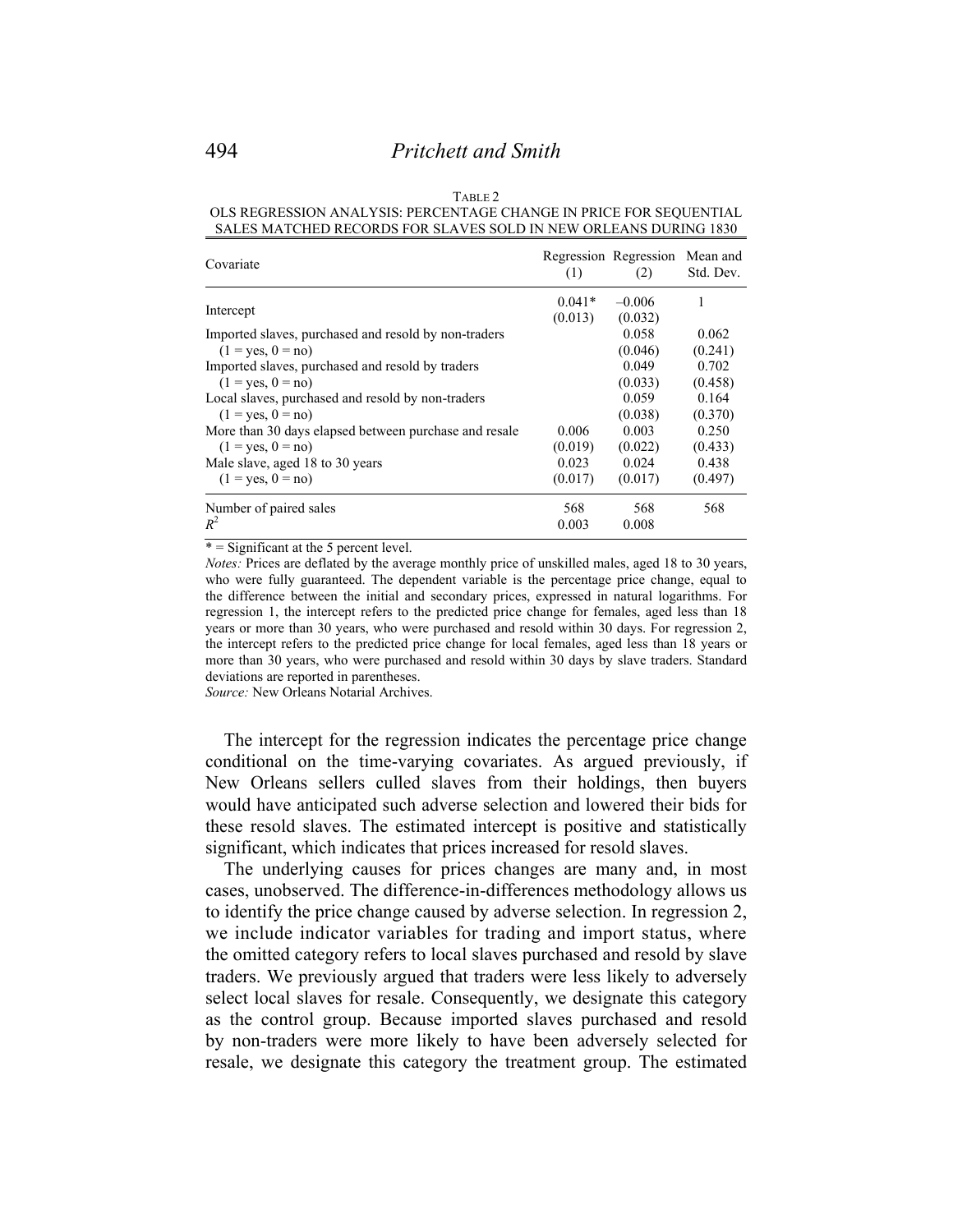|                                                                                               | Slaves Purchased<br>and Resold by: |                  | Origin of Slave is: |                  |
|-----------------------------------------------------------------------------------------------|------------------------------------|------------------|---------------------|------------------|
| Covariate                                                                                     | Non-Traders                        | Traders          | Imported            | Local            |
|                                                                                               | (treatment)                        | (control)        | (treatment)         | (control)        |
| Intercept                                                                                     | 0.063                              | $0.034*$         | $0.049*$            | 0.005            |
|                                                                                               | (0.033)                            | (0.014)          | (0.014)             | (0.029)          |
| More than 30 days elapsed between<br>purchase and resale<br>$(1 = \text{ves}, 0 = \text{no})$ | $-0.004$<br>(0.040)                | 0.002<br>(0.026) | $-0.025$<br>(0.025) | 0.073<br>(0.037) |
| Male slave, aged 18 to 30 years                                                               | $-0.006$                           | 0.032            | 0.023               | 0.005            |
| $(1 = \text{ves}, 0 = \text{no})$                                                             | (0.047)                            | (0.018)          | (0.018)             | (0.043)          |
| Number of paired sales                                                                        | 128                                | 440              | 434                 | 134              |
| $R^2$                                                                                         | 0.000                              | 0.007            | 0.007               | 0.029            |

TABLE 3 OLS REGRESSION ANALYSIS: PERCENTAGE CHANGE IN PRICE FOR SEQUENTIAL SALES MATCHED RECORDS FOR SLAVES SOLD IN NEW ORLEANS DURING 1830

 $* =$  Significant at the 5 percent level.

*Notes:* Prices are deflated by the average monthly price of unskilled males, aged 18 to 30 years, who were fully guaranteed. The dependent variable is the percentage price change, equal to the difference between the initial and secondary prices, expressed in natural logarithms. Standard deviations are reported in parentheses.

*Source:* New Orleans Notarial Archives.

regression coefficient for this latter variable is positive (and not statistically different from zero), which is contrary to our earlier prediction that adverse selection would have decreased the average resale price for slaves sold in New Orleans.

 Separate regressions for slaves purchased and resold by traders and non-traders and for imported and local slaves are presented in Table 3. The regressions include a variable indicating purchase and resale after more than 30 days and a variable indicating a male slave, aged 18 to 30 years. None of these estimated regression coefficients are statistically significant. The intercept may be interpreted as the predicted percentage price change conditional on the time-varying covariates. For both sets of regressions, we find that the prices of slaves in the treatment groups rose faster than the prices of slaves in the control group, which is contrary to the predictions for adverse selection.

#### DISCUSSION AND CONCLUSION

 This article exploits perceived differences in the knowledge of buyers to test the hypothesis that adverse selection affected the prices of resold slaves. In this regard, the article has much in common with the recent article by Dionne, St-Amour, and Vencatachellum (2009), where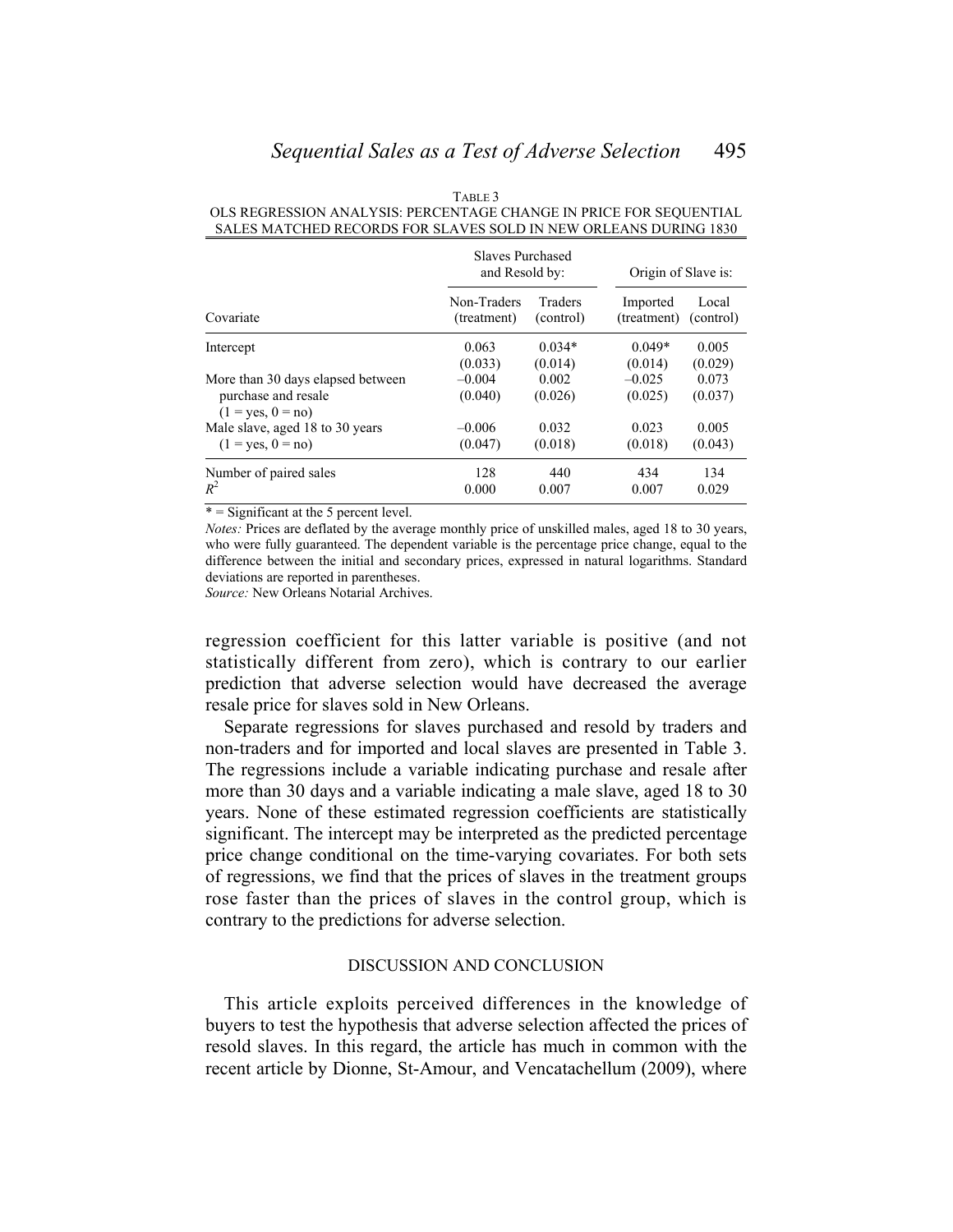higher slave prices are attributed to the presence of informed buyers at auctions. In our article, New Orleans buyers did not observe all relevant characteristics of imported slaves. In time, the new owners would have discovered any defects which were not disclosed at the time of sale. Owners practiced adverse selection when they resold slaves with hidden defects while retaining those without them.<sup>23</sup> If buyers anticipated that the slaves were adversely selected for resale (and subject to hidden defects), they would have reduced their bids for them. Consequently, if owners adversely selected slaves for sale (and buyers recognized this), we should observe lower prices for resold slaves.

 Our predictions regarding imported slave prices are similar to those made by Greenwald and Glasspiegel (1983), although the mechanism by which sellers adversely selected their slaves is somewhat different. According to Greenwald and Glasspiegel, local planters retained all but their lowest-quality slaves because of the region's high labor productivity, whereas planters from the Old South were willing to sell nearly all of their slaves. If New Orleans buyers anticipated that the local slaves were adversely selected for sale, they would have lowered their bids for them. Consequently, Greenwald and Glasspiegel test for adverse selection by comparing the prices of local and imported slaves.

 In this article, we improve their original test in two ways. First, the Fogel and Engerman sample (1976) used by Greenwald and Glasspiegel is subject to measurement error with respect to the slaves' origins. For most years, notaries were not required to record the origins of the slaves sold in New Orleans and in fact, most did not do so. As a consequence, nearly two-thirds of the observations in Fogel and Engerman's sample have missing values for the slave's region of origin. Because of the 1829 Louisiana law that required imported slaves be accompanied by a so-called certificate of "good moral character," our sample includes accurate information regarding the origin of slaves sold in New Orleans. Consequently, our estimates are not biased by potential measurement error. Secondly, the imported slaves sold in New Orleans may be subject to other forms of selection bias. According to Armen A. Alchian and William R. Allen's theory, a fixed transport cost applied to two goods of differing quality lowers the relative price of the higher-quality good in the destination market (Alchian and Allen 1969; Borcherding and Silberberg 1978, p. 113).

<sup>&</sup>lt;sup>23</sup> Resale was quite common in this market. Recall that over half (54 percent) of the local slaves sold in New Orleans had been previously sold within eight months. In addition, among those slaves who were sold more than once during 1830, 76 percent were imported during that year.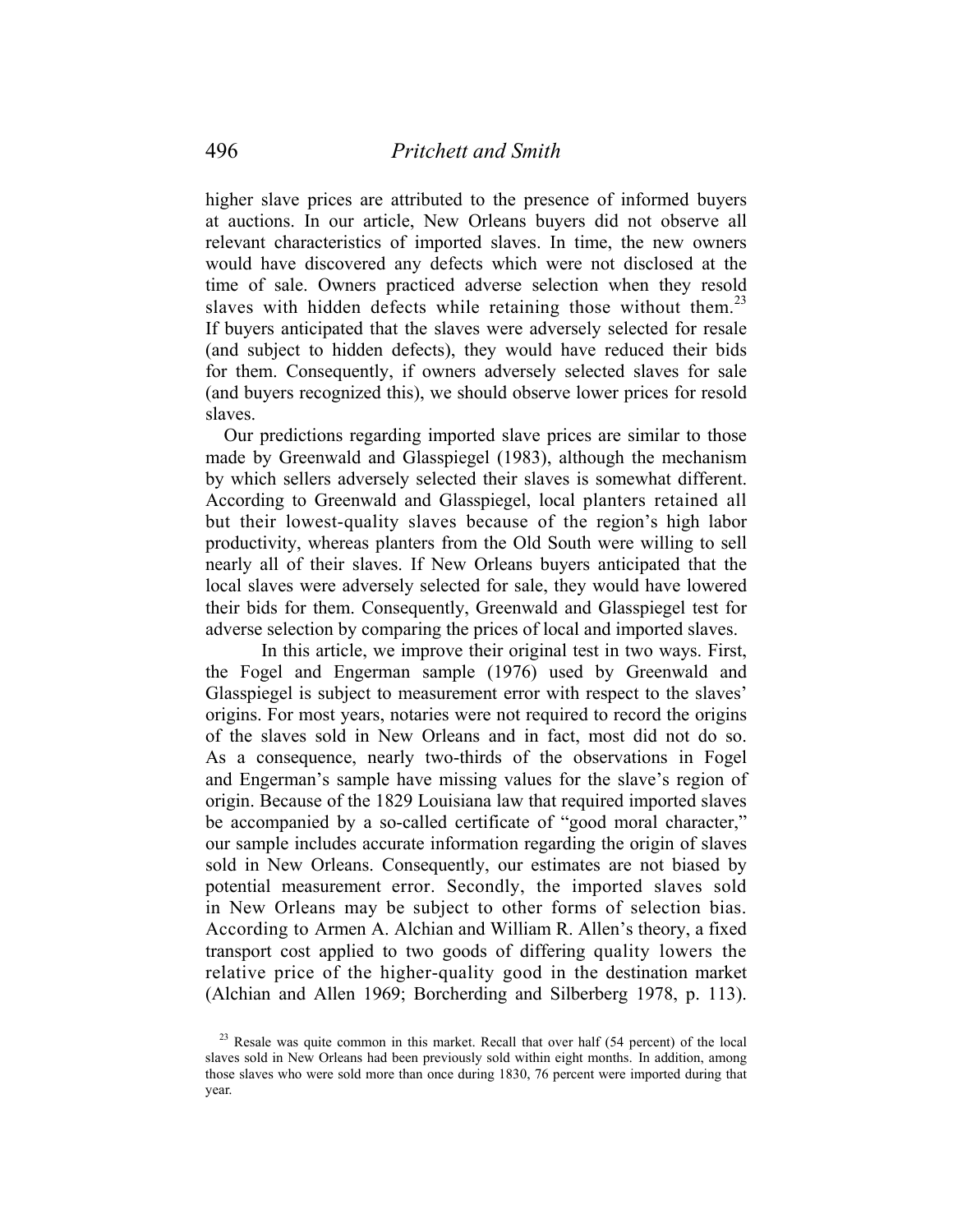Pritchett and Chamberlain (1993) use this theory to account for the higher prices of imported slaves sold in New Orleans. For our sample of sequential sales, we observe the prices of the same slave twice: once when he was initially introduced into the state and a second time when his status changed to that of a local slave. Other than this change in status, the characteristics of the slave remained unchanged.<sup>24</sup> Consequently, by comparing the initial and resale prices, we control for unobserved heterogeneity resulting from other forms of selection bias (such as transportation costs). Once we control for such unobserved heterogeneity, we find that imported slaves and local slaves sold for similar prices.

 In this article, we perform a relatively simple test. We compare the prices of slaves for whom all buyers were uninformed with their subsequent resale prices. We propose that if the slaves were adversely selected for resale, the subsequent resale price should be less than the original price. Using sequential price data from the New Orleans slave market, we find the opposite—the resale price of slaves actually increased. Because prices may have changed for reasons other than adverse selection, we perform a difference-in-differences calculation by comparing slave traders with other market participants. Our results suggest that adverse selection, if present in the New Orleans market, had a relatively small effect on the prices of slaves.

<sup>24</sup> Using regression analysis, we control for possible changes in the slave's characteristics resulting from his tenure in New Orleans.

#### REFERENCES

- Akerlof, George A. "The Market for 'Lemons': Quality Uncertainty and the Market Mechanism." *Quarterly Journal of Economics* 84, no. 3 (1970): 488–500.
- Alchian, Armen A., and William R. Allen. *Exchange and Production: Theory in Use.*  Belmont, CA: Wadsworth Publishing, 1969*.*
- Borcherding, Thomas, and Eugene Silberberg. "Shipping the Good Apple Out: The Alchian and Allen Theorem Reconsidered." *Journal of Political Economy* 86, no. 1  $(1978): 131-38.$
- Choo, Eugene, and Jean Eid. "Interregional Price Difference in the New Orleans Auctions Market for Slaves." *Journal of Business and Economic Statistics* 26, no. 4 (2008): 486–509.
- Conrad, Alfred, and John Meyer. "The Economics of Slavery in the Ante Bellum South." *Journal of Political Economy* 66, no. 2 (1958): 95-130.
- Craig, Lee, and Robert Hammond. "The Market for Slaves and Lemons: A (Partial) Solution to the Antebellum Puzzle." North Carolina State University Economics Working Paper, Raleigh, NC, March 2011.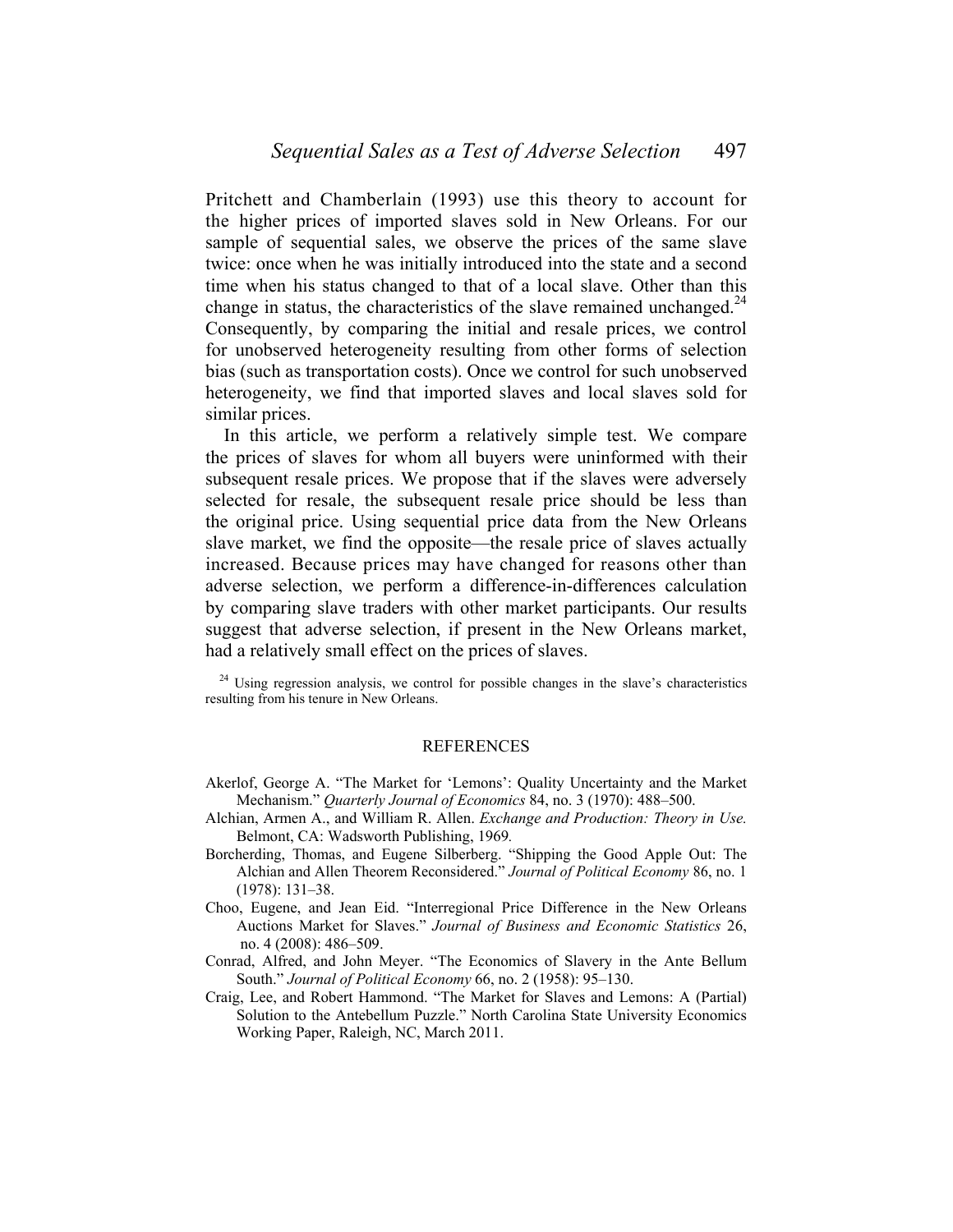- Dionne, Georges, Pascal St-Amour, and Désiré Vencatachellum. "Asymmetric Information and Adverse Selection in Mauritian Slave Auctions." *Review of Economic Studies* 76, no. 4 (2009): 1269‒95.
- Evans, Robert, Jr. "The Economics of American Negro Slavery, 1830–1860." In *NBER Aspects of Labor Economics*, edited by Universities-National Bureau, 185‒243. Princeton, NJ: Princeton University Press, 1962.
- Fede, Andrew. "Legal Protection for Slave Buyers in the U.S. South: A Caveat Concerning Caveat Emptor." *The American Journal of Legal History* 31, no. 4  $(1987): 322 - 58.$
- Fogel, Robert W. *Without Consent or Contract: The Rise and Fall of American Slavery.* New York: Norton, 1989.
- Fogel, Robert W., and Stanley Engerman. *Time on the Cross: The Economics of American Negro Slavery.* Boston: Little, Brown and Company, 1974.
	- \_\_\_\_\_\_. "The New Orleans Slave Sale Sample, 1804‒1862 [Computer File]." ICPSR Study No. 7423. Ann Arbor, MI: Inter-University Consortium for Political and Social Research [distributor], 1976.
- Freudenberger, Herman, and Jonathan Pritchett. "The Domestic United States Slave Trade: New Evidence." *Journal of Interdisciplinary History* 21, no. 3 (1991): 447‒77.
- Greenwald, Bruce C., and Robert R. Glasspiegel. "Adverse Selection in the Market for Slaves: New Orleans, 1830–1860." *Quarterly Journal of Economics* 98, no. 3 (1983): 479‒99.
- Gudmestad, Robert H. *A Troublesome Commerce: The Transformation of the Interstate Slave Trade.* Baton Rouge: Louisiana State University Press, 2003.
- Johnson, Justin P., and Michael Waldman. "Leasing, Lemons, and Buybacks." *Rand Journal of Economics* 34, no. 2 (2003): 247–65.
- Johnson, Walter. "The Slave Trader, the White Slave, and the Politics of Racial Determination in the 1850s." *The Journal of American History* 87, no. 1 (2000):  $13 - 38.$
- Komlos, John, and Bjorn Alecke. "The Economics of Antebellum Slave Heights Reconsidered." *Journal of Interdisciplinary History* 26, no. 3 (1996): 437–57.
- Kotlikoff, Laurence J. "The Structure of Slave Prices in New Orleans, 1804 to 1862." *Economic Inquiry* 17, no. 4 (1979): 496–517.
- Levendis, John. "The Movement of Quality Adjusted Slave Prices and Quantities." *Southwestern Economic Review* 34, no. 1 (2007): 161‒77.
- \_\_\_\_\_\_. "How Efficient Were the New Orleans Slave Auctions? A Structural Econometric Approach." *Southwestern Economic Review* 36, no. 1 (2009): 95–104. Louisiana. *Acts*, 1st Leg., New Orleans, 1806.
	- \_\_\_\_\_\_. *Civil Code of the State of Louisiana: Preceded by the Treaty of Cession with France, the Constitution of the United States of America and of the State.* New Orleans: Impr. De E. Duverger, 1825.
		- \_\_\_\_\_\_. *Acts*, 9th Leg., 1 sess., New Orleans, 1829.
- *New Orleans Daily Picayune*, 27 May 1838.
- New Orleans Notarial Archives (NONA). New Orleans, LA.
- Pritchett, Jonathan B. "The Interregional Slave Trade and the Selection of Slaves for the New Orleans Market." *Journal of Interdisciplinary History* 28, no. 1 (1997): 57‒85.